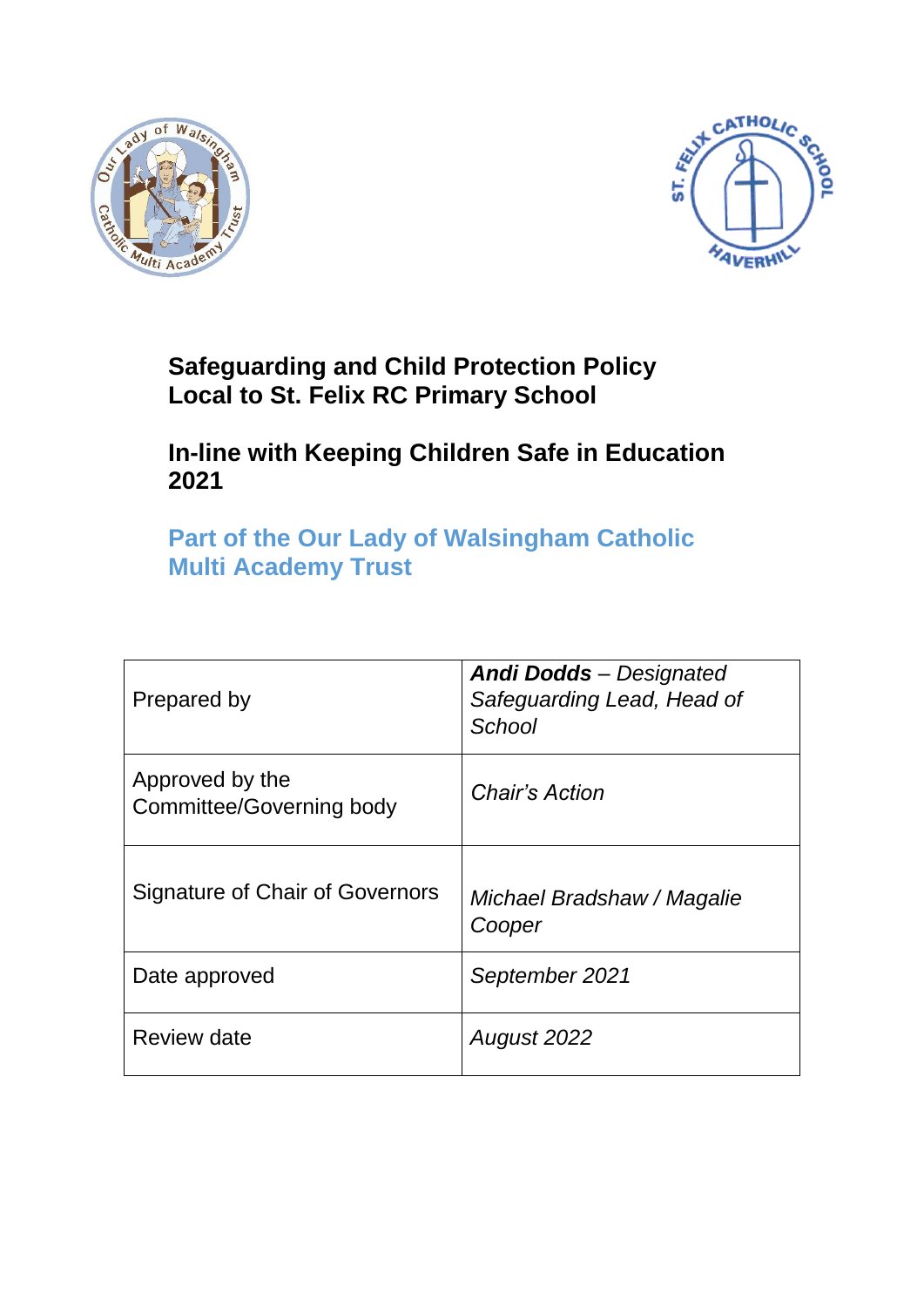# **Table of Contents**

- **1. Ethos statement**
- **2. Introduction**
- **3. Statutory framework**
- **4. Key roles and responsibilities**
- **5. Training**
- **6. Recognising concerns – signs and indicators of abuse**
- **7. Specific safeguarding issues**
- **8. Curriculum**
- **9. Online safety**
- **10. Procedures**
- **11. Information sharing, record keeping and confidentiality**
- **12. Managing allegations made against members of staff or volunteers**
- **13. Whistleblowing**
- **14. Useful contacts and links**
- **15. Appendix A – further information on specific safeguarding issues**
- **16. Appendix B – recording form for safeguarding concerns**
- **17. Appendix C – low level concerns addendum**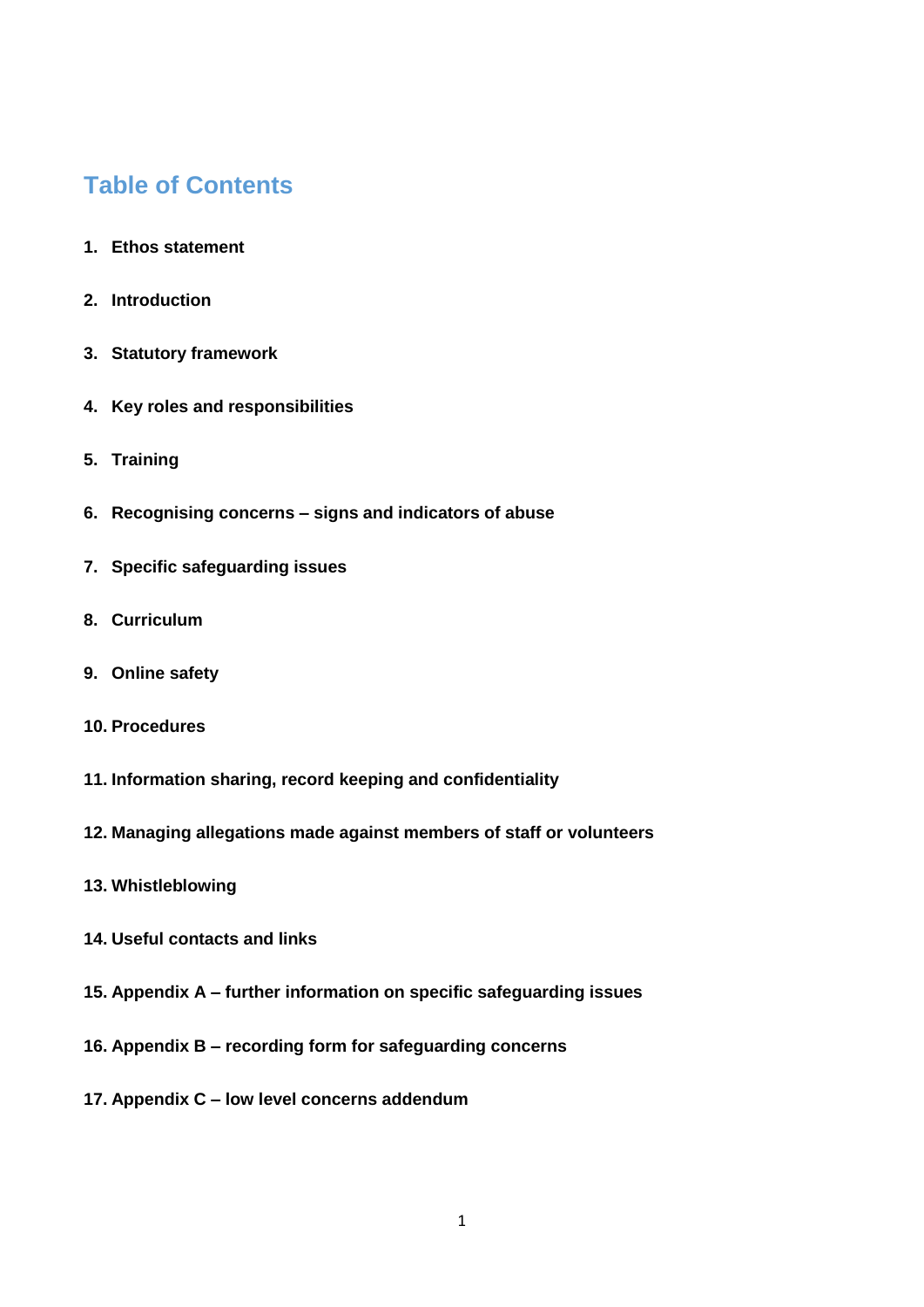# **School Child Protection and Safeguarding Policy Framework**

Safeguarding and promoting the welfare of children is **everyone's** responsibility. **Everyone** who comes into contact with children and their families has a role to play. In order to fulfil this responsibility effectively, all professionals should make sure their approach is child-centred. This means that they should consider, at all times, what is in the **best interests** of the child.

(Keeping Children Safe in Education)

## 1. Ethos statement

We recognise the moral and statutory responsibility placed on all staff to safeguard and promote the welfare of all children. We aim to provide a safe and welcoming environment, underpinned by a culture of openness where both children and adults feel secure, are able to raise concerns and believe they are being listened to, and that appropriate action will be taken to keep them safe.

## 2. Introduction

1

The proprietor, Our Lady of Walsingham Catholic Multi-Academy Trust,<sup>1</sup> working with the Local Governing Body, recognises the need to ensure that it complies with its duties under legislation and this policy has regard to statutory guidance, Keeping Children Safe in Education (KCSiE), Working Together to Safeguard Children and locally agreed inter-agency procedures put in place by Suffolk Safeguarding Partnership.

Keeping Children Safe in Education (KCSIE) remains in force throughout the response to Coronavirus (COVID-19).

This policy will be reviewed annually, as a minimum, and will be made available publicly via the school website or on request.

Safeguarding and promoting the welfare of children is defined as:

• protecting children from maltreatment;

• preventing impairment of children's mental and physical health or development;

• ensuring that children grow up in circumstances consistent with the provision of safe and effective care; and

• taking action to enable all children to have the best outcomes.

This policy is for all staff, parents, governors, volunteers and the wider school community. It forms part of the child protection and safeguarding arrangements for our school and is one of a suite of policies and procedures which encompass the safeguarding responsibilities of the school. In particular, this policy should be read in conjunction with the school's Code of Conduct/Staff Behaviour Policy for staff and volunteers (including Acceptable Use of ICT), Safer Recruitment Policy, E-Safety Policy, Behaviour Policy, Anti-Bullying Policy, Attendance Policy, Health and Safety Policy and RSE Policy.

<sup>1</sup> In maintained schools the governing body is responsible for ensuring their functions are exercised with a view to safeguarding and promoting the welfare of children in accordance with section 175 of the Education Act 2002, for pupil referral units it is the management committee, in independent schools, including academies and free schools this duty sits with the proprietor. References to the governing body throughout this policy framework includes management committees.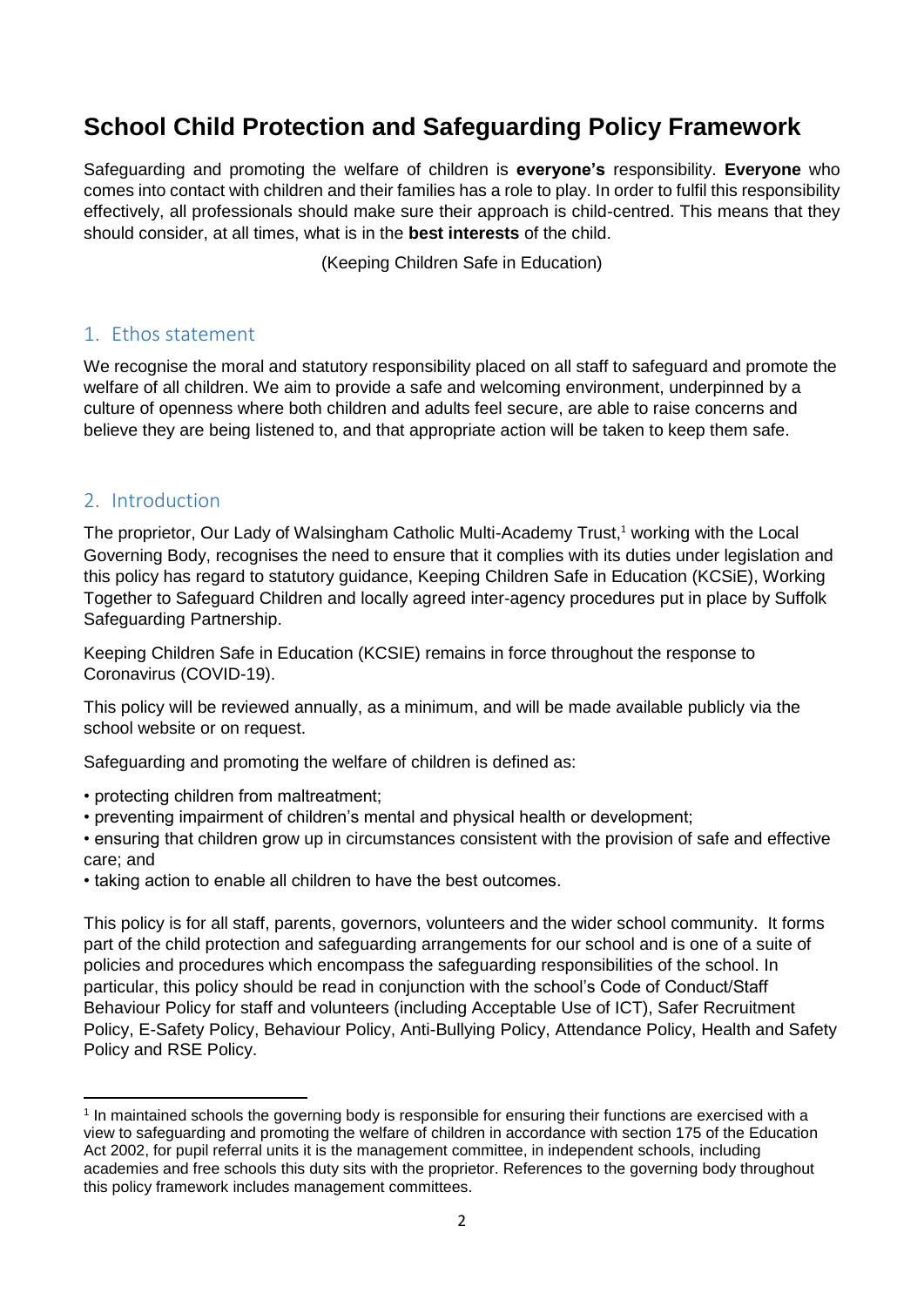The aims of this policy are to:

- Provide staff with a framework to promote and safeguard the wellbeing of children and young people and ensure that they understand and meet their statutory responsibilities;
- Ensure consistent good practice across the school.

The local governing body / proprietor expects that all staff will know and understand this child protection and safeguarding policy and their responsibility to implement it. Staff must, as a minimum, have read and understand [Part One of KCSiE.](https://www.gov.uk/government/publications/keeping-children-safe-in-education--2) Both Governors (on the Local Governing Body) and the proprietor (OLWCMAT) will ensure that they have read and understand [Parts One](https://www.gov.uk/government/publications/keeping-children-safe-in-education--2)  [and Two of KCSiE.](https://www.gov.uk/government/publications/keeping-children-safe-in-education--2)

The local governing body/proprietor will ensure that arrangements are in place for all staff members to receive appropriate safeguarding and child protection training which is regularly updated.

Compliance with the policy will be monitored by the Executive Headteacher, Heads of School (designated safeguarding leads (DSL)) and named safeguarding governors/proprietor.

## 3. Statutory framework

Section 175 of the Education Act 2002 in the case of maintained schools and pupil referral units<sup>2</sup>, Section 157 of the Education Act and the Education (Independent Schools) Regulations 2014 for independent schools (including academies and free schools) place a statutory duty on governing bodies and proprietors to have policies and procedures in place that safeguard and promote the welfare of children and young people who are pupils of the school which must have regard to any guidance given by the Secretary of State.

A Local Safeguarding Children Board (LSCB) must be established for every local authority area<sup>3</sup>. The LSCB has a range of roles and statutory functions including developing local safeguarding policy and procedures and scrutinising local arrangements. In Suffolk, all professionals including staff in schools should work in accordance with the multi-agency procedures developed by the Suffolk Safeguarding Partnership which can be found on their website at <https://suffolksp.org.uk/>

# 4. Key roles and responsibilities

### **Local Governing Body/Proprietor**

**.** 

The local governing body and Trust should ensure they facilitate a whole school approach to safeguarding. This means ensuring safeguarding and child protection are at the forefront and underpin all relevant aspects of process and policy development. Ultimately, all systems, processes and policies should operate with the best interests of the child at their heart.

Where there is a safeguarding concern, governing bodies, Trusts and school leaders should ensure the child's wishes and feelings are taken into account when determining what action to take and what services to provide. Systems should be in place, and they should be well promoted, easily

 $2$  Section 175, Education Act 2002 – for management committees of pupil referral units, this is by virtue of regulation 3 and paragraph 19A of Schedule 1 to the Education (Pupil Referral Units) (Application of Enactments) (England) Regulations 2007

<sup>3</sup> Please note that in accordance with Working Together to Safeguard Children 2018, Suffolk Safeguarding Children Board will be working towards transition to the new Safeguarding Partner Arrangements, which should be in place by July 2019. This policy will need to be revised to reflect the new arrangements.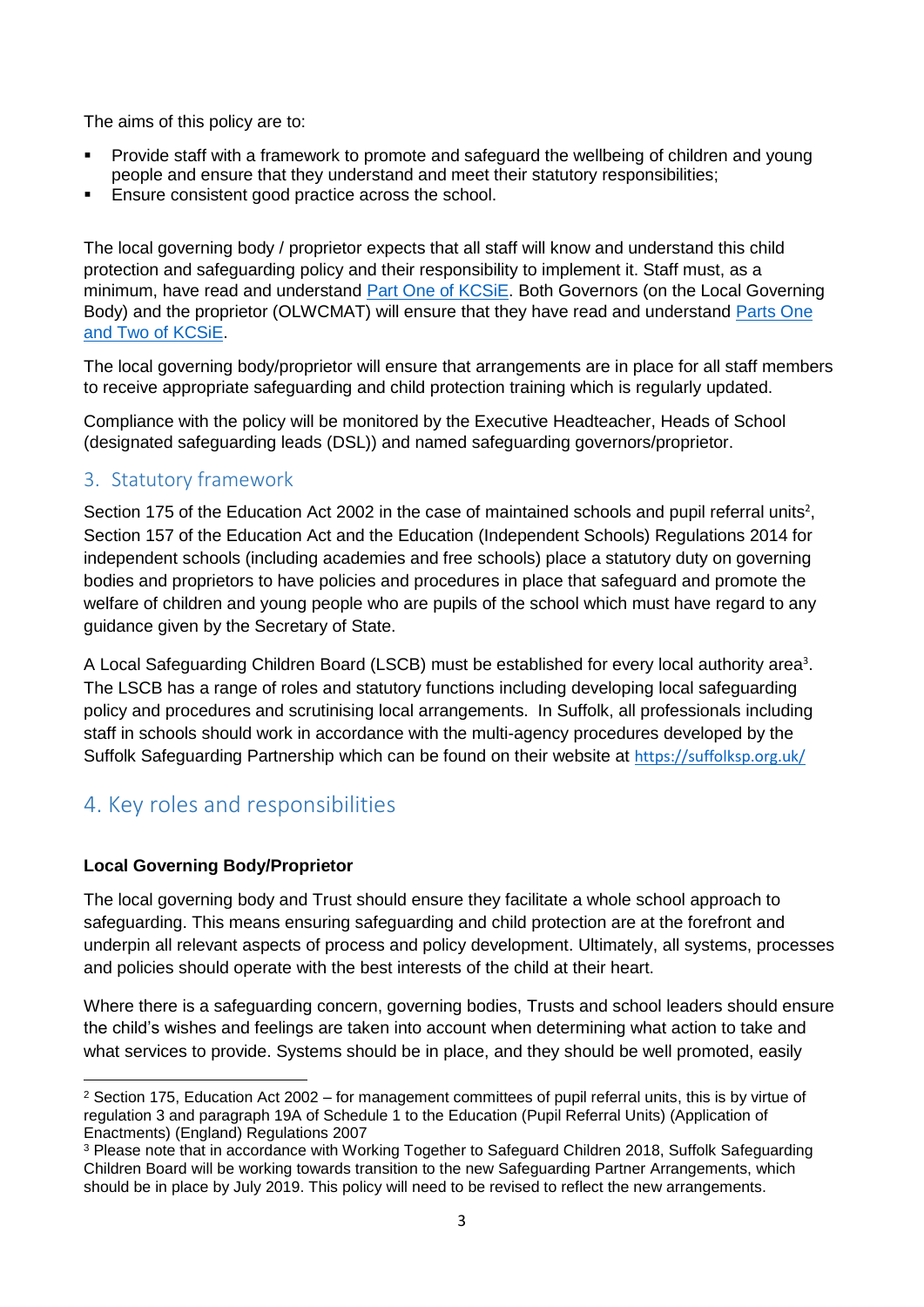understood and easily accessible for children to confidently report abuse, knowing their concerns will be treated seriously, and knowing they can safely express their views and give feedback.

The local governing body/proprietor has a legal responsibility to make sure that there are appropriate policies and procedures in place in order for appropriate action to be taken in a timely manner to safeguard and promote children and young people's welfare, and to monitor that the school complies with them. The local governing body/proprietor should also ensure that the policy is made available to parents and carers by publishing this on the school website or in writing if requested.

The local governing body/proprietor will ensure that the school contributes to multi-agency working in line with statutory guidance Working Together to Safeguard Children and that the school's safeguarding arrangements take into account the procedures and practice of the local authority. Maintained schools should carry out section 128 checks on their governors. Associate members don't need to have an enhanced DBS check

It is the responsibility of the local governing body/proprietor to ensure that staff and volunteers are properly vetted to make sure they are safe to work with the pupils who attend our school and that the school has procedures for appropriately managing allegations of abuse made against members of staff (including the Executive Headteacher, Heads of School and volunteer helpers).

The governing body/proprietor will ensure that there is a named governor for safeguarding, a Designated Safeguarding Lead (DSL) who has lead responsibility for safeguarding and child protection, and a designated teacher to promote the educational achievement of children who are looked after or previously looked after, and will ensure that these people have the appropriate training.

The governing body will inform Suffolk County Council annually about the discharge of their safeguarding duties by completing the safeguarding self-assessment audit.

### **Designated Safeguarding Lead (DSL)**

The DSL should take lead responsibility for safeguarding and child protection (including online safety). This should be explicit in the role-holder's job description. (The broad areas of responsibility and activities related to the role of the DSL are set out in Annex B of KCSiE).

The DSL will have the appropriate status and authority to carry out the duties of the post.

The DSL and any alternate DSLs should liaise with the local authority and work with other agencies in line with Working Together to Safeguard Children.

The DSL will need to ensure staff know which children have asocial worker, understand their academic progress and attainment and maintain a culture of high expectation for this cohort

During term time, the DSL and/or an alternate should always be available during school hours for staff to discuss any safeguarding concerns. The DSL will make arrangements for adequate and appropriate cover arrangements for any out of hours/out of term time activities.

The DSL will undergo training to provide them with the knowledge and skills to carry out the role. This training will be updated every two years.

#### **Head of School**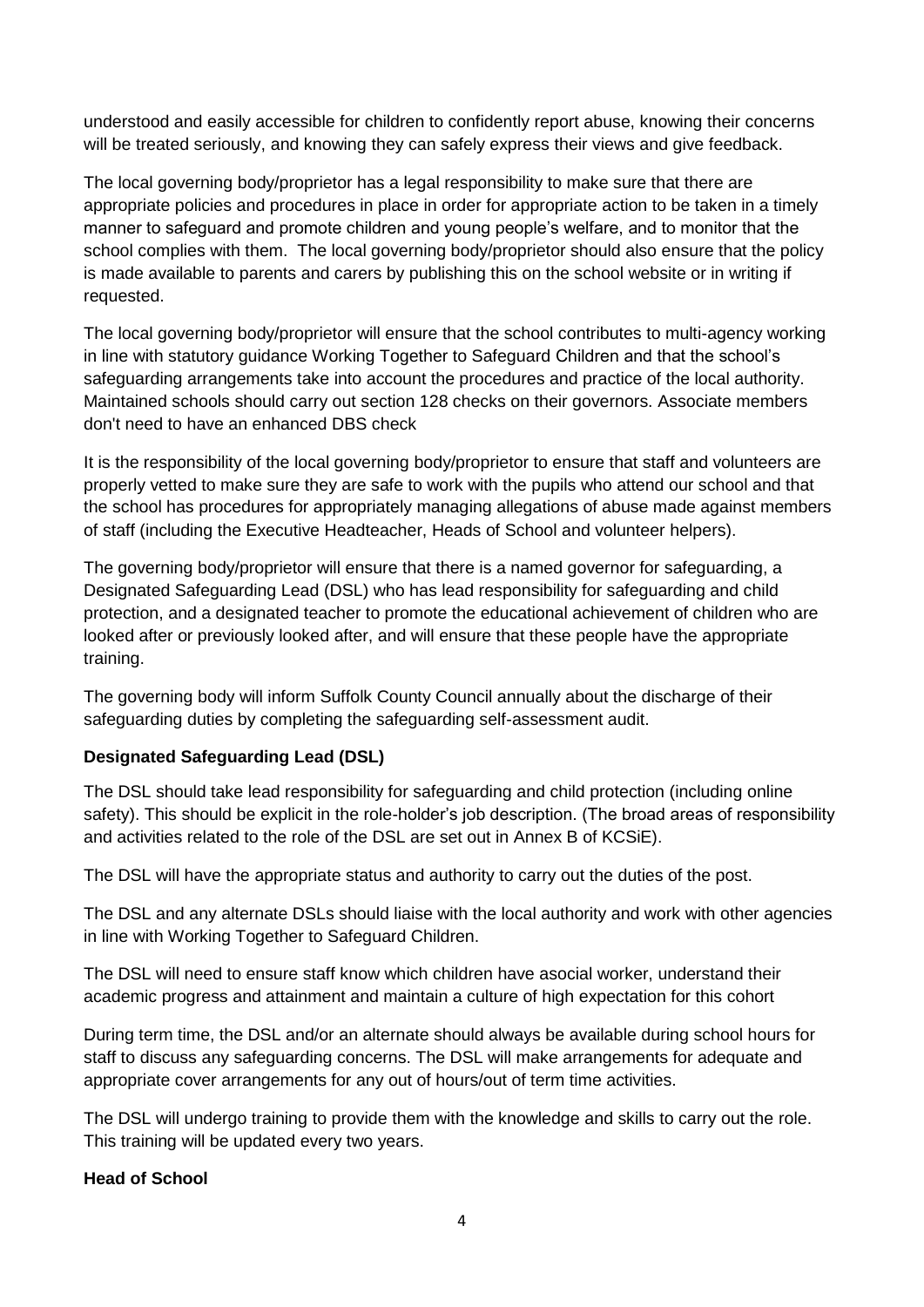The Head of School will ensure that the policies and procedures adopted by the governing body are fully implemented and that sufficient resources and time are allocated to enable staff members to discharge their safeguarding responsibilities.

## **All staff**

All staff have a responsibility to provide a safe environment in which children can learn.

All staff must read and ensure they understand Part One of KCSiE.

All staff must ensure they are familiar with the systems within school which support safeguarding, including the safeguarding and child protection policy, the code of conduct/staff behaviour policy, the safeguarding response to children who go missing from education, and the role of the DSL (including the identity of the DSL and any deputies).

All staff should be aware of the types of abuse and neglect so that they are able to identify cases of children who may be in need of help or protection.

All staff should know what to do if a child tells them he/she is being abused or neglected. Staff should know how to manage the requirement to maintain an appropriate level of confidentiality. This means only involving those who need to be involved, such as the designated safeguarding lead (or a deputy) and children's social care. Staff should never promise a child that they will not tell anyone about a report of abuse, as this may ultimately not be in the best interests of the child

All staff should be aware of the process for making referrals to children's social care and for statutory assessments under the Children Act 1989 that may follow a referral, especially section 17 (children in need) and section 47 (a child suffering, or likely to suffer, significant harm) along with the role they might be expected to play in such assessments.

All staff should be aware of the [early help process](http://suffolkscb.org.uk/working-with-children/early-help/) and understand their role within it. This includes providing support as soon as a problem emerges, liaising with the DSL, and sharing information with other professionals in order to support early identification and assessment, focussing on providing interventions to avoid escalation of worries and needs. In some cases, staff may be asked to act as the lead professional in undertaking an early help assessment.

Any child may benefit from early help, but all school staff should be particularly alert to the potential need for early help for a child who:

- is disabled and has specific additional needs
- **•** has special educational needs (whether or not they have a statutory education, health and care plan
- is a young carer
- is showing signs of being drawn in to anti-social or criminal behaviour, including gang involvement and association with organised crime groups
- is frequently missing/goes missing from care or from home
- **E** is at risk of modern slavery, trafficking or exploitation
- is at risk of being radicalised or exploited;
- **.** is in a family circumstance presenting challenges for the child, such as substance abuse, adult mental health problems or domestic abuse
- is misusing drugs or alcohol themselves
- has returned home to their family from care
- **E** is a privately fostered child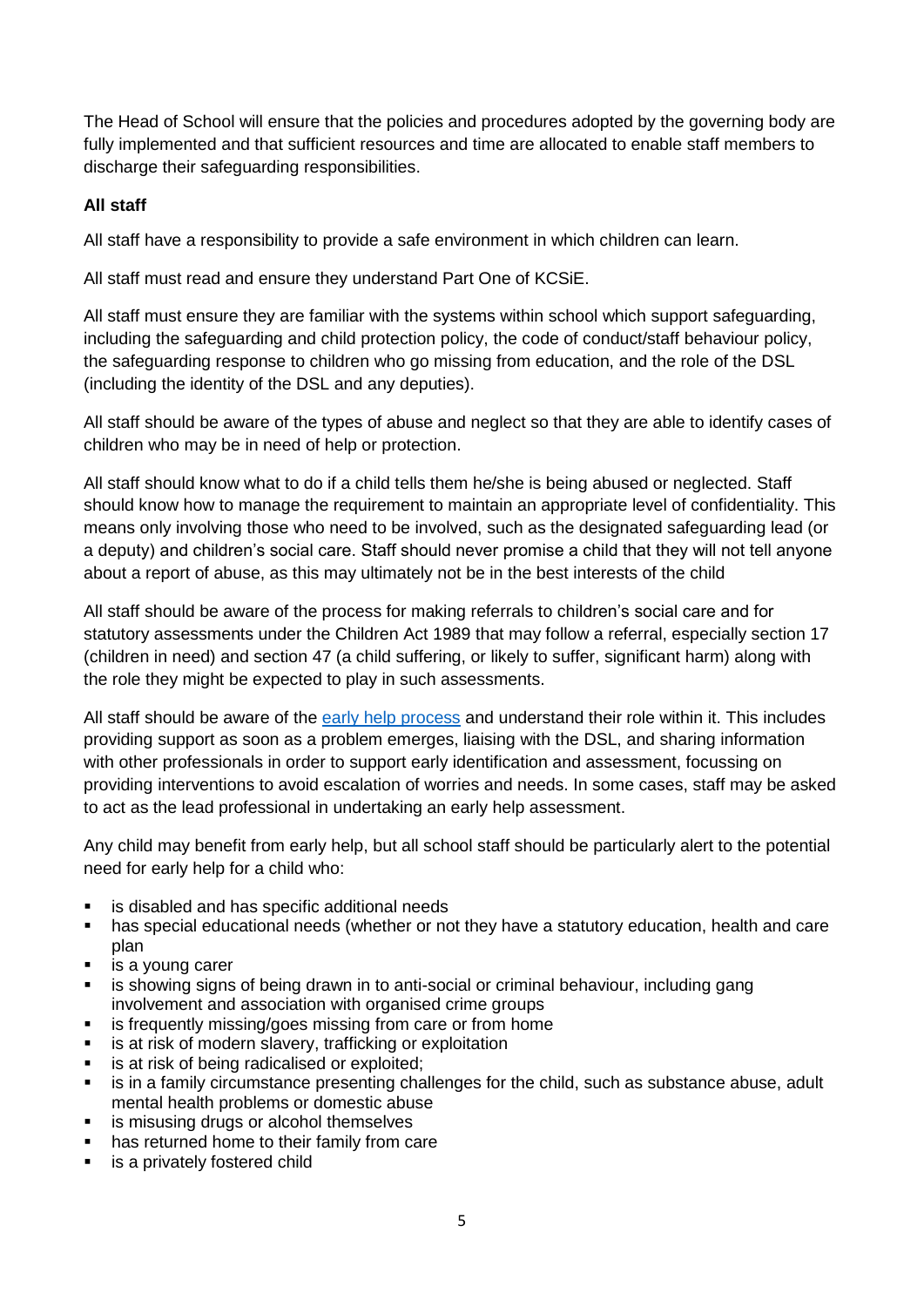Knowing what to look out for is vital to the early identification of abuse and neglect. If staff are unsure, they should always speak to the DSL (or deputy). If in exceptional circumstances the DSL (or deputy) is not available, this should not delay appropriate action being taken. Staff should consider speaking to a member of the senior leadership team and/or take advice from children's social care. In these circumstances, any action taken should be shared with the DSL as soon as is practically possible.

| Role:                       | Name and contact details:                                       |
|-----------------------------|-----------------------------------------------------------------|
| Designated                  | Andi Dodds, Head of School,                                     |
| Safeguarding Lead           | St. Felix R C Primary School - 01440 703775 / 01440 701768      |
| (DSL)                       |                                                                 |
| <b>Alternate DSLs</b>       | <b>Tracey Naylor, Early Years Leader,</b>                       |
|                             | St. Felix R C Primary School - 01440 703775 / 01440 701768      |
|                             | Deon Wolmarans, Class Teacher,                                  |
|                             | St. Felix R C Primary School - 01440 703775 / 01440 701768      |
| Named Safeguarding          | Michael Bradshaw St. Felix R C Primary School - 01440 703775 /  |
| Governor                    | 01440 701768                                                    |
| <b>Chair of Governors</b>   | Michael Bradshaw St. Felix R C Primary School - 01440 703775 /  |
|                             | 01440 701768                                                    |
|                             | Magalie Cooper St Felix R C Primary School 01440 703775 / 07733 |
|                             | 106954                                                          |
| <b>School Online Safety</b> | Tracy Anderson St. Felix R C Primary School - 01440 703775 /    |
| Lead                        | 01440 701768                                                    |
| Designated teacher for      | Tracy Anderson St. Felix R C Primary School - 01440 703775 /    |
| Children in Care (CiC)      | 01440 701768                                                    |

## 5. Training

The governing body/proprietor will ensure that all staff receive appropriate safeguarding and child protection training which is regularly updated, is integrated, aligned and considered as part of the whole school or college safeguarding approach and wider staff training and curriculum planning and [in line with advice from Suffolk](http://suffolkscb.org.uk/working-with-children/education/) Safeguarding Partnership. In addition, all staff members will receive regular safeguarding and child protection updates (for example, via email, e-bulletins, staff meetings) as required, but at least annually, to provide them with relevant skills and knowledge to safeguard children effectively.

All new staff members will undergo safeguarding and child protection training at induction. This will include training on the school's safeguarding and child protection policy, the code of conduct/staff behaviour policy, safeguarding response to children who go missing in education and the role of the designated safeguarding lead. Copies of the school's policies, procedures and Part One of KCSiE will be provided to new staff at induction.

Whilst considering the above training requirements, governing bodies and proprietors should have regard to the Teachers' Standards which set out the expectation that all teachers manage behaviour effectively to ensure a good and safe educational environment and requires teachers to have a clear understanding of the needs of all pupils.

The Executive Headteacher and Head of School will ensure that an accurate record of safeguarding training undertaken by all staff is maintained and updated regularly.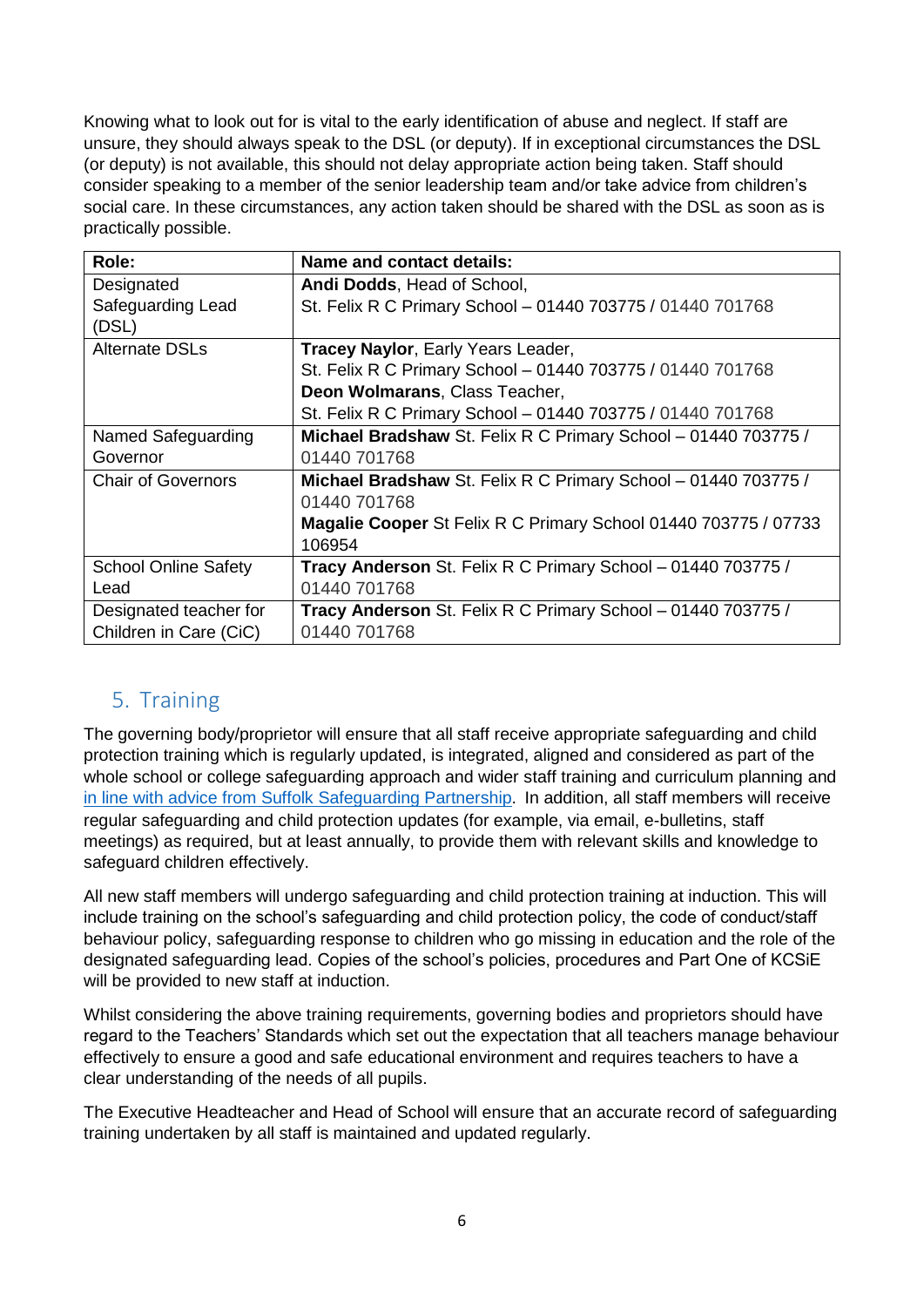## 6. Recognising concerns - signs and indicators of abuse.

All staff should be aware that abuse, neglect and safeguarding issues are rarely standalone events that can be covered by one definition or label. In most cases, multiple issues will overlap with one another.

All staff should be aware that safeguarding incidents and/or behaviours can be associated with factors outside the school or college and/or can occur between children outside of these environments. All staff, but especially the designated safeguarding lead (and deputies) should consider whether children are at risk of abuse or exploitation in situations outside their families. Extra-familial harms take a variety of different forms and children can be vulnerable to multiple harms including (but not limited to) sexual exploitation, criminal exploitation, serious youth violence and county lines (contextual safeguarding).

**Abuse** is defined as a form of maltreatment of a child. Somebody may abuse or neglect a child by inflicting harm or by failing to act to prevent harm. Children may be abused in a family or in an institutional or community setting by those known to them or, more rarely, by others. Abuse can take place wholly online, or technology may be used to facilitate offline abuse. They may be abused by an adult or adults or another child or children.

The following indicators listed under the categories of abuse are not an exhaustive list:

**Physical abuse:** a form of abuse which may involve hitting, shaking, throwing, poisoning, burning or scalding, drowning, suffocating or otherwise causing physical harm to a child. Physical harm may also be caused when a parent or carer fabricates the symptoms of, or deliberately induces, illness in a child.

**Emotional abuse:** the persistent emotional maltreatment of a child such as to cause severe and adverse effects on the child's emotional development. It may involve conveying to a child that they are worthless or unloved, inadequate, or valued only insofar as they meet the needs of another person. It may include not giving the child opportunities to express their views, deliberately silencing them or 'making fun' of what they say or how they communicate. It may feature age or developmentally inappropriate expectations being imposed on children. These may include interactions that are beyond a child's developmental capability as well as overprotection and limitation of exploration and learning, or preventing the child participating in normal social interaction. It may involve seeing or hearing the ill-treatment of another. It may involve serious bullying (including cyberbullying), causing children frequently to feel frightened or in danger, or the exploitation or corruption of children. Some level of emotional abuse is involved in all types of maltreatment of a child, although it may occur alone.

**Sexual abuse**: involves forcing or enticing a child or young person to take part in sexual activities, not necessarily involving a high level of violence, whether or not the child is aware of what is happening. The activities may involve physical contact, including assault by penetration (for example rape or oral sex) or non-penetrative acts such as masturbation, kissing, rubbing and touching outside of clothing. They may also include non-contact activities, such as involving children in looking at, or in the production of, sexual images, watching sexual activities, encouraging children to behave in sexually inappropriate ways, or grooming a child in preparation for abuse (including via the internet). Sexual abuse is not solely perpetrated by adult males. Women can also commit acts of sexual abuse, as can other children. The sexual abuse of children by other children is a specific safeguarding issue in education (See section 7: Specific safeguarding issues and Appendix A)

**Neglect**: the persistent failure to meet a child's basic physical and/or psychological needs, likely to result in the serious impairment of the child's health or development. Neglect may occur during pregnancy as a result of maternal substance abuse. Once a child is born, neglect may involve a parent or carer failing to: provide adequate food, clothing and shelter (including exclusion from home or abandonment); protect a child from physical and emotional harm or danger; ensure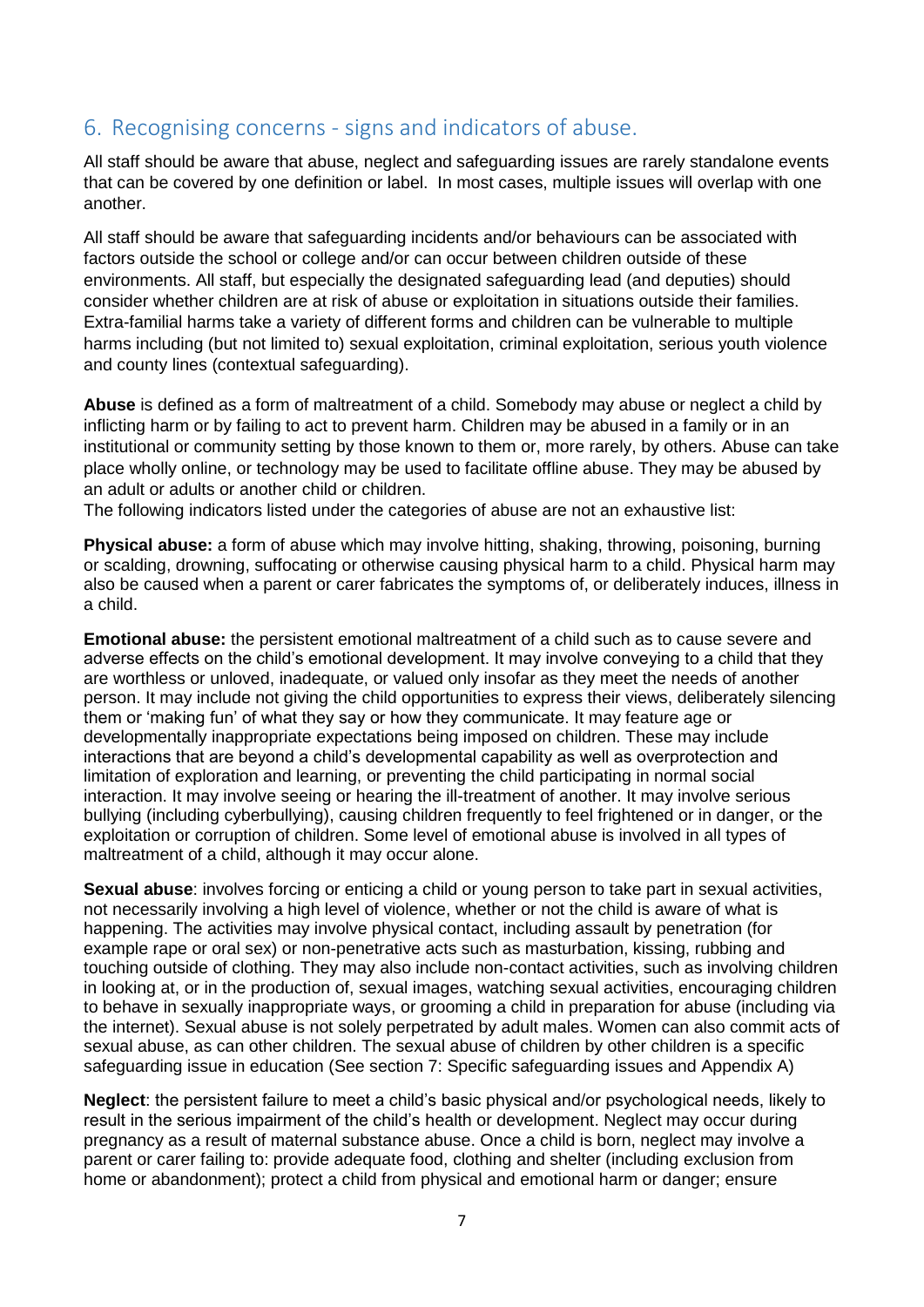adequate supervision (including the use of inadequate care-givers); or ensure access to appropriate medical care or treatment. It may also include neglect of, or unresponsiveness to, a child's basic emotional needs.

(Source Keeping Children Safe in Education

## 7. Specific safeguarding issues

All staff should have an awareness of safeguarding issues that can put children at risk of harm. Behaviours linked to issues such as of drug taking, alcohol abuse, deliberately missing education and consensual and non-consensual sharing of nudes and semi nudes images and/or videos can be signs that children are at risk.

Other safeguarding issues include:

#### **Peer on Peer Abuse**

All staff should be aware that children can abuse other children (often referred to as peer on peer abuse). which can manifest itself in many ways. This can include but is not limited to:

- bullying (including cyberbullying, prejudice-based and discriminatory bullying);
- abuse in intimate personal relationships between peers;
- physical abuse such as hitting, kicking, shaking, biting, hair pulling, or otherwise causing physical harm (this may include an online element which facilitates, threatens and/or encourages physical abuse);
- sexual violence, such as rape, assault by penetration and sexual assault; (this may include an online element which facilitates, threatens and/or encourages sexual violence);
- sexual harassment, such as sexual comments, remarks, jokes and online sexual harassment, which may be standalone or part of a broader pattern of abuse;
- causing someone to engage in sexual activity without consent, such as forcing someone to strip, touch themselves sexually, or to engage in sexual activity with a third party;
- consensual and non-consensual sharing of nudes and semi nudes images and or videos (also known as sexting or youth produced sexual imagery);
- upskirting, which typically involves taking a picture under a person's clothing without their permission, with the intention of viewing their genitals or buttocks to obtain sexual gratification, or cause the victim humiliation, distress or alarm; and
- initiation/hazing type violence and rituals (this could include activities involving harassment, abuse or humiliation used as a way of initiating a person into a group and may also include an online element).

And that it can happen both inside and outside of school or college and online. It is important that all staff recognise the indicators and signs of peer on peer abuse and know how to identify it and respond to reports.

All staff should understand, that even if there are no reports in their schools or colleges it does not mean it is not happening, it may be the case that it is just not being reported. As such it is important if staff have any concerns regarding peer on peer abuse they should speak to their designated safeguarding lead (or deputy).

It is essential that all staff understand the importance of challenging inappropriate behaviours between peers, many of which are listed below, that are actually abusive in nature. Downplaying certain behaviours, for example dismissing sexual harassment as "just banter", "just having a laugh", "part of growing up" or "boys being boys" can lead to a culture of unacceptable behaviours,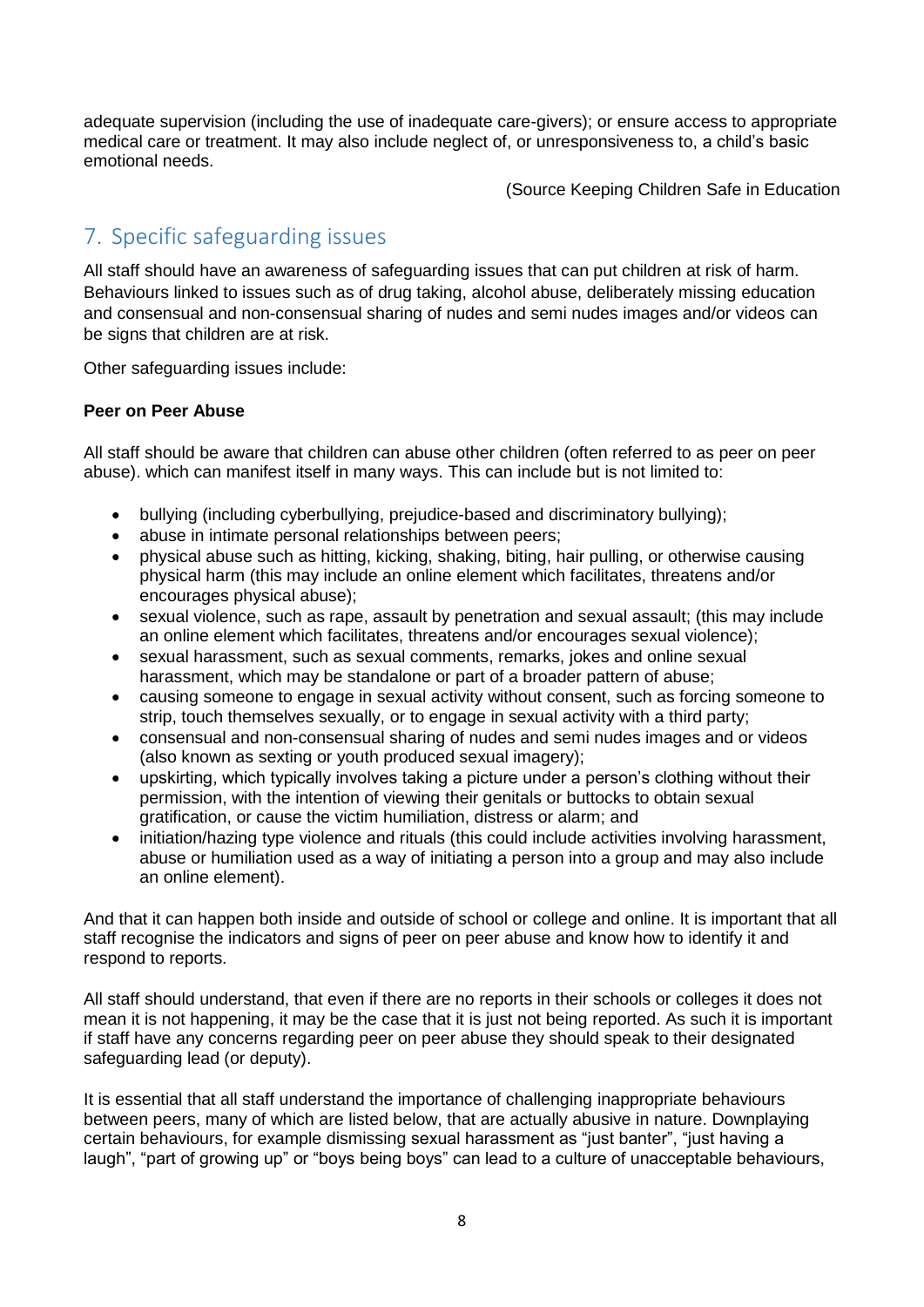an unsafe environment for children and in worst case scenarios a culture that normalises abuse leading to children accepting it as normal and not coming forward to report it.

All forms of peer on peer abuse are unacceptable and will be taken seriously.

The school will therefore:

- Create a whole school protective ethos in which peer on peer abuse, including sexual violence and sexual harassment will not be tolerated.
- Raise awareness of the gendered nature of peer abuse, with girls more likely to be victims and boys perpetrators.
- Ensure that staff do not dismiss instances of peer on peer abuse, including sexual violence and sexual harassment as an inevitable part of growing up.
- Include within the curriculum, information and materials that support children in keeping themselves safe from abuse, including abuse from their peers and online.
- Ensure that staff members follow the procedures outlined in this policy when they become aware of peer on peer abuse.

## **Child Sexual Exploitation (CSE) and Child Criminal Exploitation (CCE)**

Both CSE and CCE are forms of abuse and both occur where an individual or group takes advantage of an imbalance in power to coerce, manipulate or deceive a child into sexual or criminal activity in exchange for something the victim needs or wants, and/or for the financial advantage or increased status of the perpetrator or facilitator and/or through violence or the threat of violence. CSE and CCE can affect children, both male and female and can include children who have been moved (commonly referred to as trafficking) for the purpose of exploitation.

### **Child Criminal Exploitation (CCE)**

Some specific forms of CCE can include children being forced or manipulated into transporting drugs or money through county lines, working in cannabis factories, shoplifting or pickpocketing. They can also be forced or manipulated into committing vehicle crime or threatening/committing serious violence to others. Children can become trapped by this type of exploitation as perpetrators can threaten victims (and their families) with violence, or entrap and coerce them into debt. They may be coerced into carrying weapons such as knives or begin to carry a knife for a sense of protection from harm from others. As children involved in criminal exploitation often commit crimes themselves, their vulnerability as victims is not always recognised by adults and professionals, (particularly older children), and they are not treated as victims despite the harm they have experienced. They may still have been criminally exploited even if the activity appears to be something they have agreed or consented to.

It is important to note that the experience of girls who are criminally exploited can be very different to that of boys. The indicators may not be the same, however professionals should be aware that girls are at risk of criminal exploitation too. It is also important to note that both boys and girls being criminally exploited may be at higher risk of sexual exploitation.

### **Child Sexual Exploitation (CSE)**

CSE is a form of child sexual abuse. Sexual abuse may involve physical contact, including assault by penetration (for example, rape or oral sex) or nonpenetrative acts such as masturbation, kissing, rubbing, and touching outside clothing. It may include non-contact activities, such as involving children in the production of sexual images, forcing children to look at sexual images or watch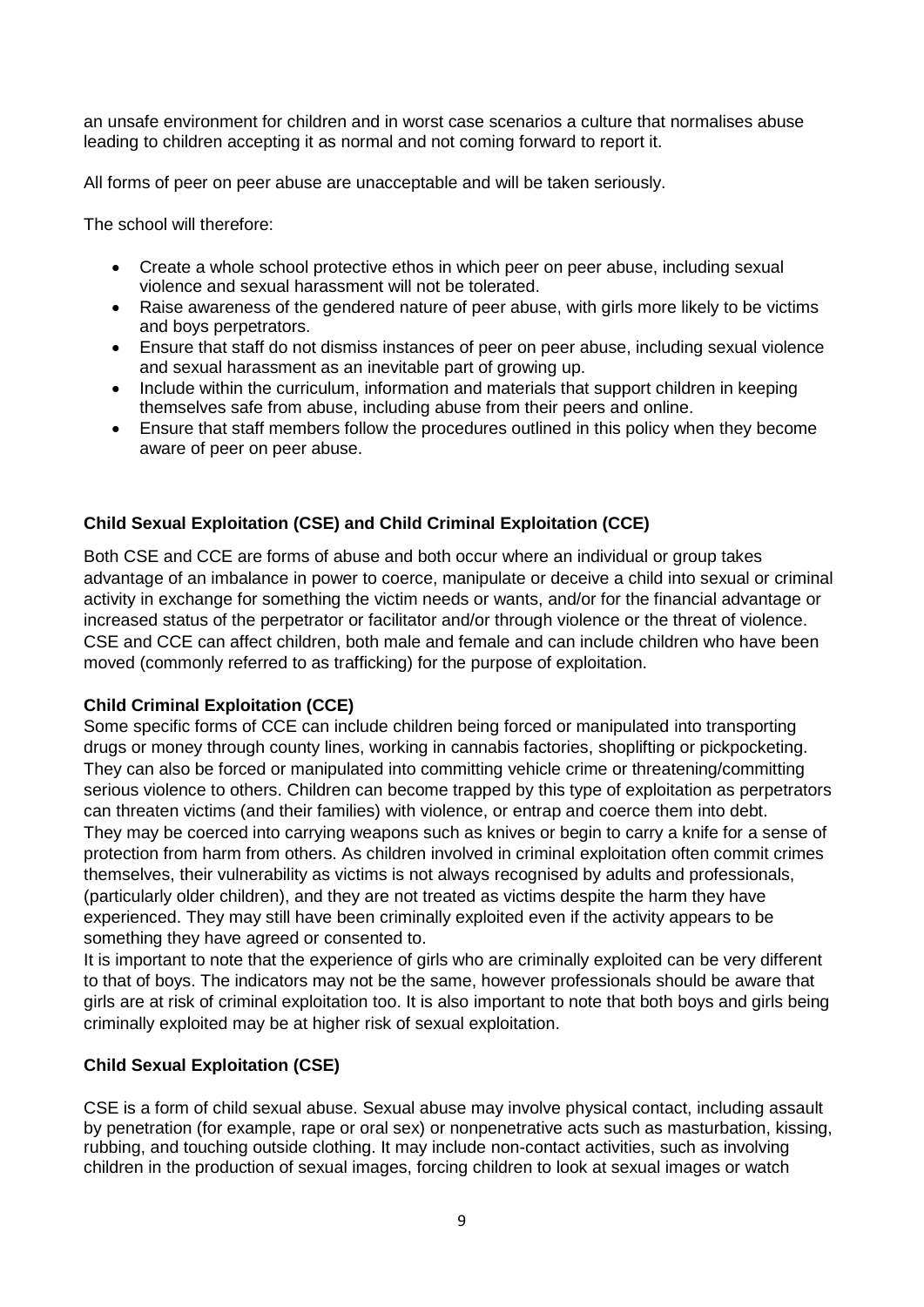sexual activities, encouraging children to behave in sexually inappropriate ways or grooming a child in preparation for abuse including via the internet.

CSE can occur over time or be a one-off occurrence, and may happen without the child's immediate knowledge e.g. through others sharing videos or images of them on social media. CSE can affect any child, who has been coerced into engaging in sexual activities. This includes 16 and 17 year olds who can legally consent to have sex. Some children may not realise they are being exploited e.g. they believe they are in a genuine romantic relationship.

#### **Serious Violence**

All staff need to know the indicators that may signal that children are at risk from, or are involved with, serious violent crime. Including:

- Unexplained gifts/new possessions these can indicate children have been approached by/involved with individuals associated with criminal networks/gangs
- Increased absence from school
- Change in friendship/relationships with others/groups
- Significant decline in performance
- Signs of self-harm/significant change in wellbeing
- Signs of assault/unexplained injuries

Staff should also be aware of the range of risk factors which increase the likelihood of involvement in serious violence such as being male, frequently absent or permanently excluded from school, experienced child maltreatment or been involved in offending.

#### **Female Genital Mutilation**

Whilst all staff should speak to the designated safeguarding lead (or deputy) with regard to any concerns about female genital mutilation (FGM), there is a specific legal duty on teachers. If a teacher, in the course of their work in the profession, discovers that an act of FGM appears to have been carried out on a girl under the age of 18, the teacher must report this to the police. See Annex A for further details.

#### **Mental Health**

All staff should also be aware that mental health problems can, in some cases, be an indicator that a child has suffered or is at risk of suffering abuse, neglect or exploitation.

Only appropriately trained professionals should attempt to make a diagnosis of a mental health problem. Staff however, are well placed to observe children day-to-day and identify those whose behaviour suggests that they may be experiencing a mental health problem or be at risk of developing one.

Where children have suffered abuse and neglect, or other potentially traumatic adverse childhood experiences, this can have a lasting impact throughout childhood, adolescence and into adulthood. It is key that staff are aware of how these children's experiences, can impact on their mental health, behaviour and education.

Schools and colleges can access a range of advice to help them identify children in need of extra mental health support, this includes working with external agencies. More information can be found in the mental health and behaviour in schools' guidance. See Rise Above for links to all materials and lesson plans.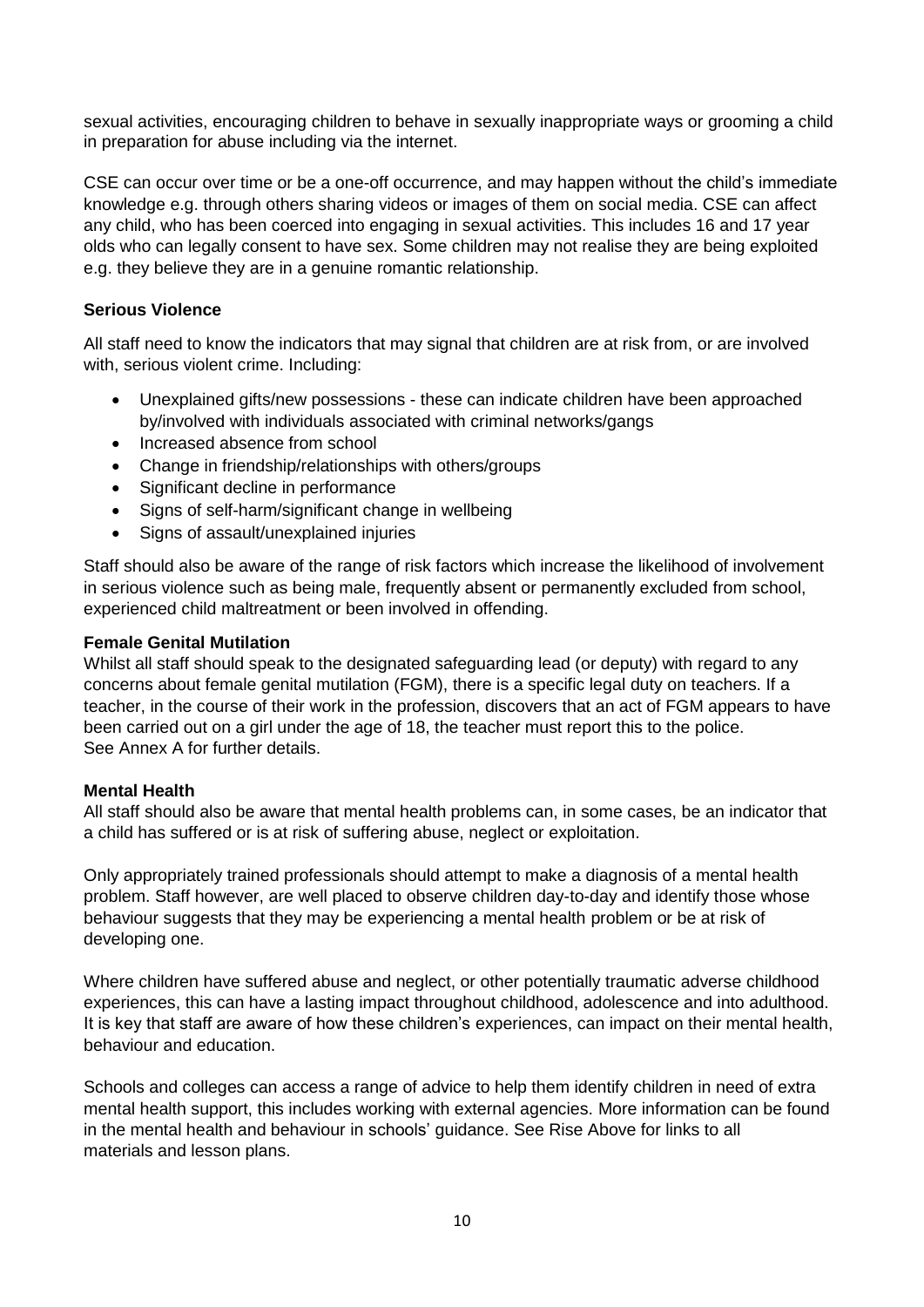If staff have a mental health concern about a child that is also a safeguarding concern, immediate action should be taken, following their child protection policy and speaking to the designated safeguarding lead or a deputy.

Further information about specific forms of abuse and safeguarding issues can be found in Appendix A. All staff should familiarise themselves with this.

## 8. Curriculum

The local governing body and Trust will ensure that children and young people are taught about safeguarding, including online safety, through teaching and learning opportunities as part of a broad and balanced curriculum. This is in order to help children stay safe, recognise when they do not feel safe and identify who they might or can talk to.

This may include covering relevant issues through:

Relationships education (for all primary schools);

Health education (for all pupils in state-funded schools).

The local governing body/proprietor will also ensure there is a comprehensive curriculum response to e-safety issues, enabling children and young people and their parents to learn about the risks of new technologies, communication and social media and how to use these responsibly.

The school will ensure that there are appropriate filters and monitoring systems in place to safeguard children and young people from potentially harmful and inappropriate online material.

## 9. Online safety

The use of technology has become a significant component of many safeguarding issues, for example, technology often provides the platform that facilitates child sexual exploitation, radicalisation and sexual predation.

There are four categories of risk:

- Content: being exposed to illegal, inappropriate or harmful content, for example: pornography, fake news, racism, misogyny, self-harm, suicide, anti-Semitism, radicalisation and extremism;
- Contact: being exposed to harmful online interaction with other users, for example, peer to peer pressure, commercial advertising and adults posing as children or young adults with the intention to groom or exploit them for sexual, criminal, financial or other purposes and
- Conduct: personal online behaviour that increases the likelihood of, or causes, harm, for example, making, sending and receiving explicit images, or online bullying.
- Commerce- risks such as online gambling, inappropriate advertising, phishing and or financial scams. If you feel your pupils, students or staff are at risk, please report it to the Anti-Phishing Working Group [\(https://apwg.org/\)](https://apwg.org/).

The local governing body and Trust ensure online safety is a running and interrelated theme whilst devising and implementing policies and procedures This will include considering how online safety is reflected as required in all relevant policies and considering online safety whilst planning the curriculum, any teacher training, the role and responsibilities of the designated safeguarding lead and any parental engagement.

School staff can access resources, information and support as set out in Annex B of KCSiE.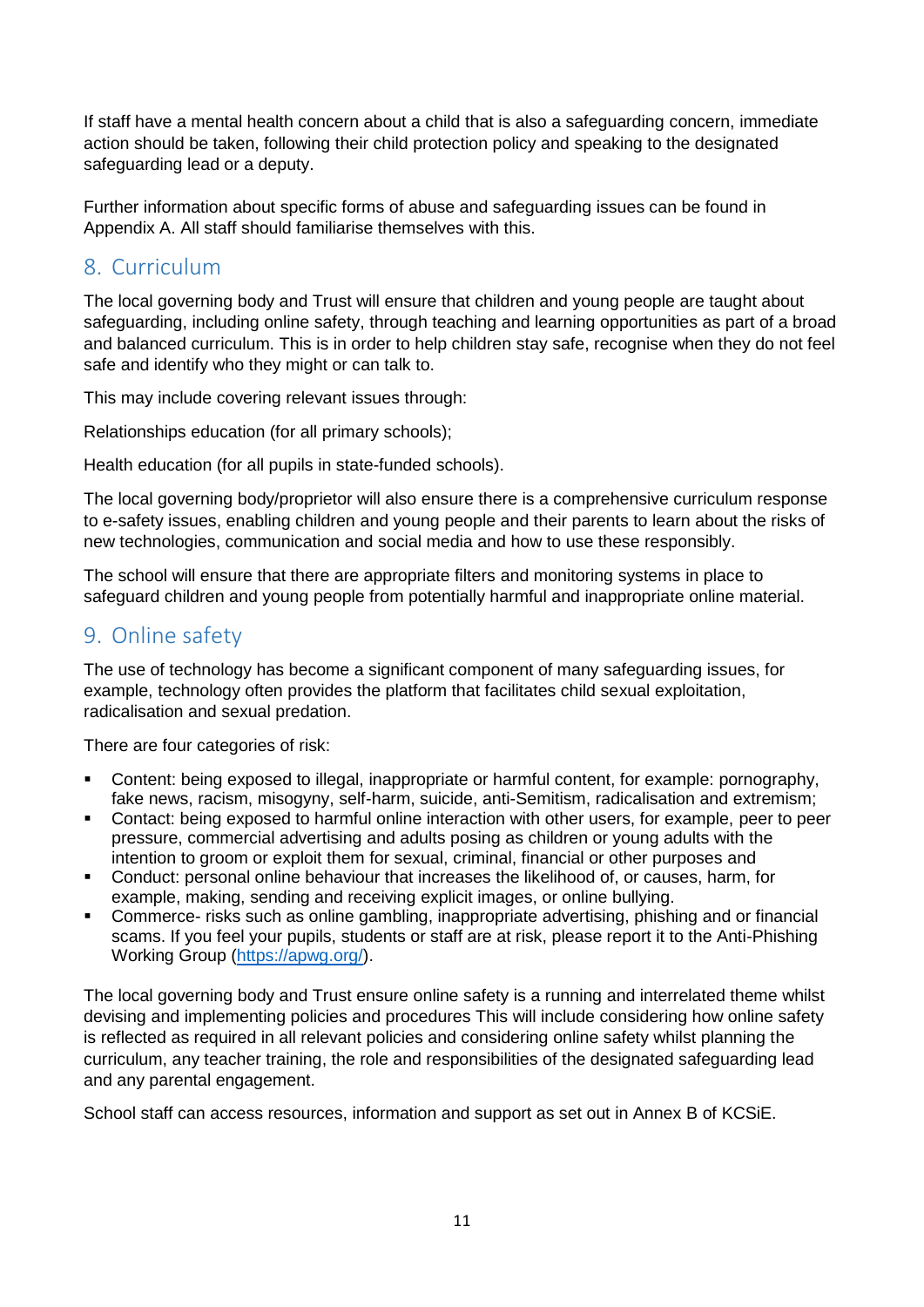## 10. Procedures

If staff notice any indicators of abuse/neglect or signs that a child or young person may be experiencing a safeguarding issue they should record their concerns on MyConcern or a school recording form if they do not have a school email address for safeguarding concerns and pass it to the DSL without delay. A recording form is included at Appendix B. Staff should never assume another colleague will take action.

## What to do if you are concerned.

If a child makes an allegation or disclosure of abuse against an adult or other child or young person, it is important that you:

- **EXECT** Stay calm and listen carefully;
- Accept what is being said;
- Allow the child/young person to talk freely do not interrupt or put words in the child/young person's mouth;
- Only ask questions when necessary to clarify, do not investigate or ask leading questions;
- Reassure the child, but don't make promises which it might not be possible to keep;
- Do not promise confidentiality;
- Reassure the victim that they will be taken seriously
- **Emphasise that it was the right thing to tell someone;**
- Reassure them that what has happened is not their fault and they are not creating a problem by reporting abuse, sexual violence or sexual harassment;
- Do not criticise the perpetrator;
- Explain what has to be done next and who has to be told;
- Make a written record, which should be signed and include the time, date and your position in school;
- Do not include your opinion without stating it is your opinion;
- Pass the information to the DSL or alternate without delay
- Consider seeking support for yourself and discuss this with the DSL as dealing with a disclosure can be distressing.

When a record of a safeguarding concern is passed to the DSL, the DSL will record the time and date the record of concern was received. The DSL will assess the concern and, taking into account any other safeguarding information known about the child/young person, consider whether it suggests that the threshold of significant harm, or risk of significant harm, has been reached. If the DSL is unsure whether the threshold has been met they will contact the MASH Professional Consultation Line for advice (0345 606 1499). Where appropriate, the DSL will complete and submit the Suffolk Safeguarding Partnership (SSP) multi agency referral form [\(MARF\)](https://earlyhelpportal.suffolk.gov.uk/web/portal/pages/marf#h1)

Where the DSL believes that a child or young person may be at imminent and significant harm risk of harm they should call Customer First immediately and then complete the SSP MARF within 24 hours to confirm the referral. In these circumstances, it is important that any consultation should not delay a referral to Customer First.

Where a safeguarding concern does not meet the threshold for completion of a MARF, the DSL should record how this decision has been reached and should consider whether additional needs of the child have been identified that might be met by a coordinated offer of early help.

School staff might be required to contribute to multi-agency plans to provide additional support to children. This might include attendance at child protection conferences or core group meetings. The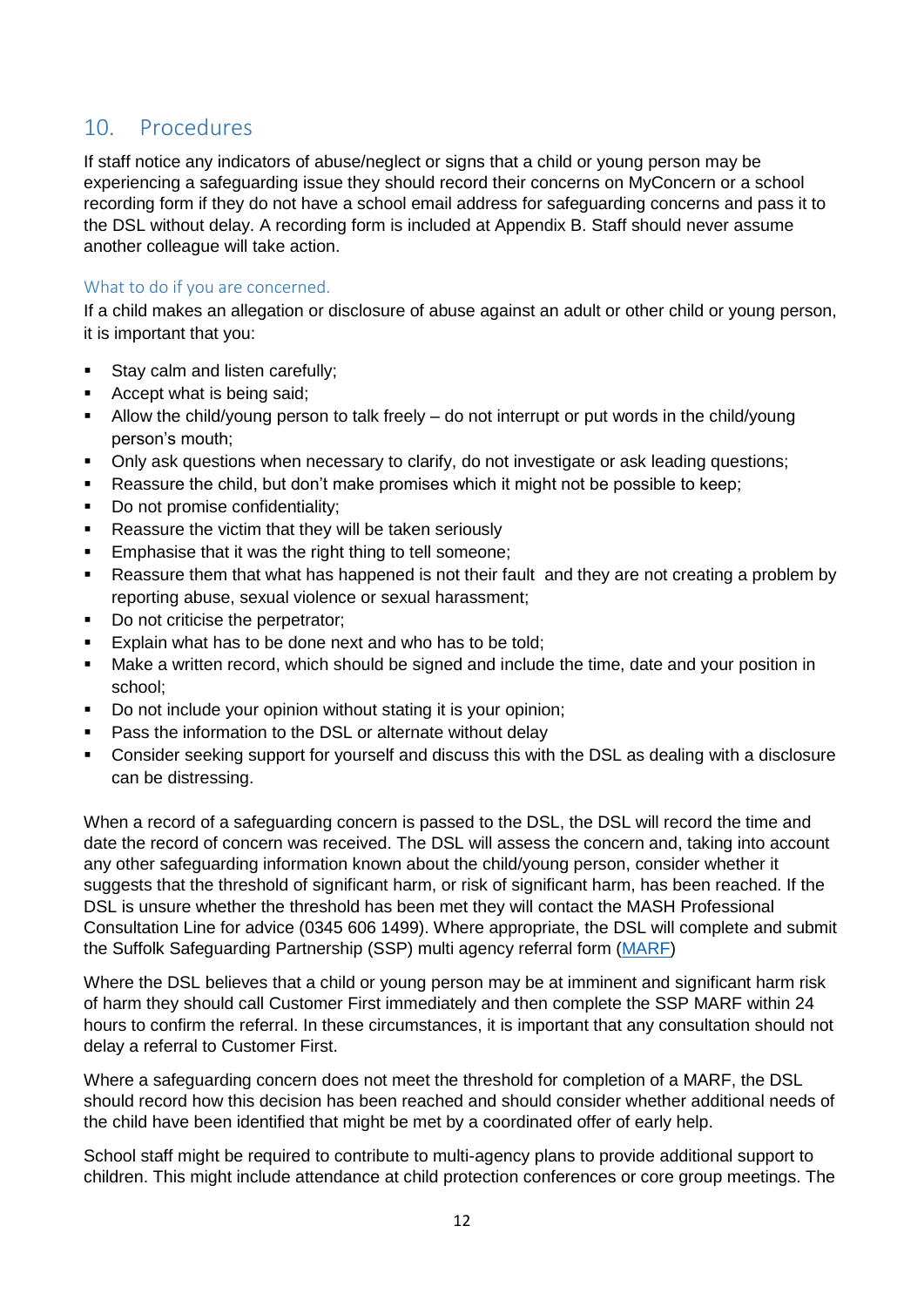school is committed to providing as much relevant up to date information about the child as possible, including submitting reports for child protection conference in advance of the meeting in accordance with SSP procedures and timescales.

Wherever possible, the school obtains more than one emergency contact number for each pupil.

School staff must ensure that they are aware of the procedure to follow when a child goes missing from education. In this instance, children of statutory school age are reported as a 'Child Missing from Education' (CME) to Suffolk Local Authority using a CME referral. Further to this, if there are concerns relating to the welfare of the pupil or that the pupil's family is not contactable (by phone or in-person by a 'door-knock') a Multi-Agency Referral Form may be sent to the Multi-Agency Safeguarding Hub. In any such instance, the 'Threshold Matrix' would be used, along with the Professional Consultation Line. Further information can be found in Appendix A.

## 11. Information sharing, record keeping and confidentiality

Information sharing is vital in identifying and tacking all forms of abuse.

As part of meeting a child's needs, the school understands that it is critical to recognise the importance of information sharing between professionals and local agencies and will contribute to multi-agency working in line with Working Together to Safeguard Children. Where there are concerns about the safety of a child, the sharing of information in a timely and effective manner between organisations can reduce the risk of harm.

Staff should not assume a colleague or another professional will take action and share information that might be critical in keeping children safe. They should be mindful that early information sharing is vital for effective identification, assessment and allocation of appropriate service provision. If in any doubt about sharing information, staff should speak to the designated safeguarding lead or a deputy. Fears about sharing information must not be allowed to stand in the way of the need to promote the welfare, and protect the safety of children.

Well-kept records are essential to good child protection practice. All concerns, discussions and decisions made and the reasons for those decisions are recorded in writing. Information is kept confidential and stored securely with an individual file for each child. Records include:

- A clear and comprehensive summary of the concern;
- Details of how the concern was followed up and resolved;
- A note of any action taken, decisions reached and the outcome

If in doubt about recording requirements, staff should discuss with the DSL.

The school has due regard to SCC [Guidance for schools on maintaining and transferring pupil](http://suffolkscb.org.uk/assets/Working-with-Children/Education/SCC-Guidance-for-schools-on-maintaining-pupil-safeguarding.pdf)  [safeguarding/child protection records.](http://suffolkscb.org.uk/assets/Working-with-Children/Education/SCC-Guidance-for-schools-on-maintaining-pupil-safeguarding.pdf)

The school recognises that confidentiality should be maintained in respect of all matters relating to child protection. Information on individual child protection cases may be shared by the DSL or alternate DSL with other relevant members of staff. This will be on a 'need to know' basis and where it is in the child's best interests to do so.

A member of staff must never guarantee confidentiality to anyone about a safeguarding concern (including parents / carers or pupils), or promise a child to keep a secret which might compromise the child's safety or wellbeing.

The school will always undertake to share its intention to refer a child to Social Care with their parents /carers unless to do so could put the child at greater risk of harm, or impede a criminal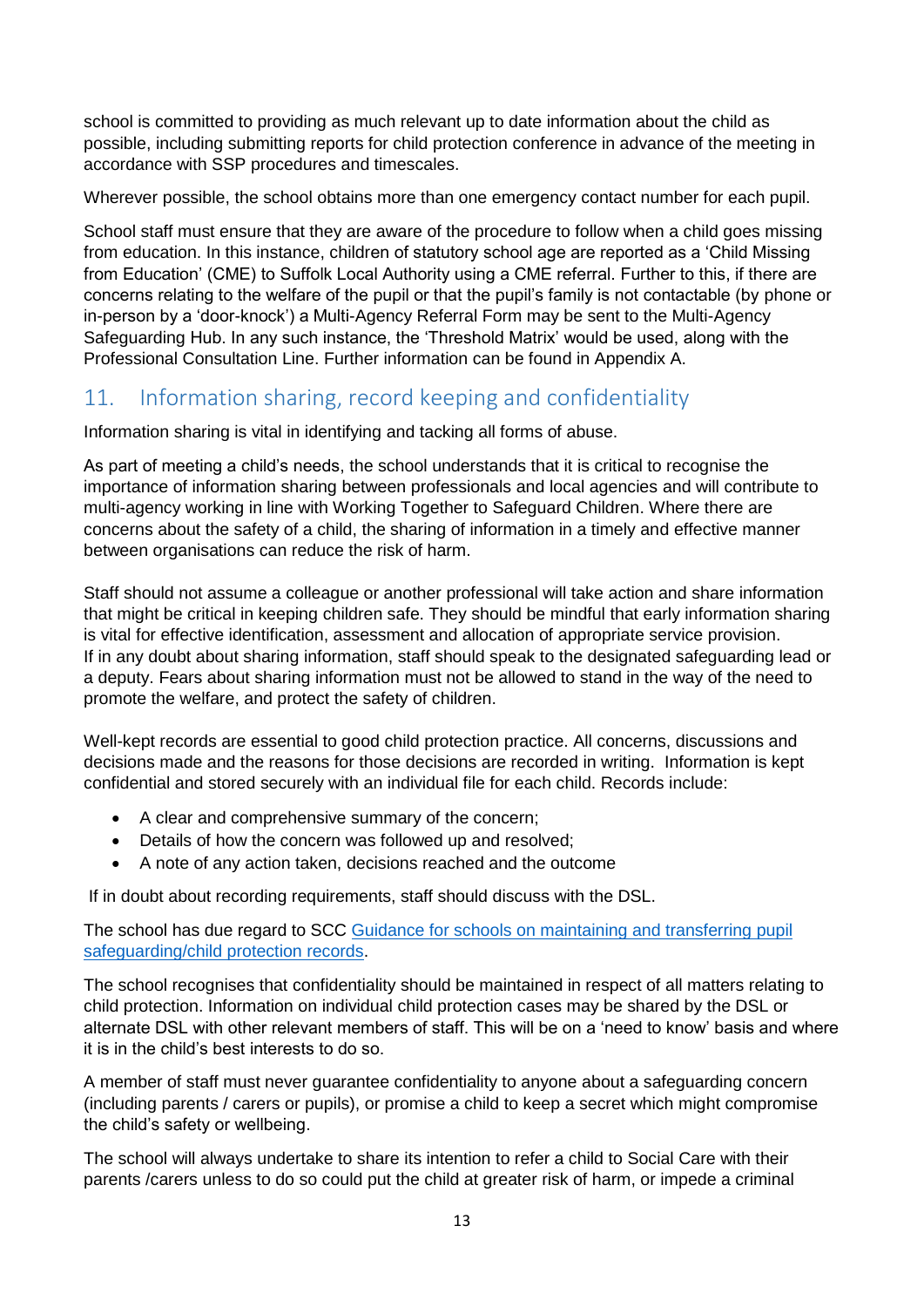investigation. If in doubt, staff will consult with the MASH Professional Consultation Line on this point.

## 12. Managing allegations made against members of staff or volunteers

As part of the whole school appracxh to safeguarding, the school should ensure that all adults working in or on behalf of theschool should e dealt with promptly and appropriately. The school will follow the SSP [Arrangements for Managing Allegations of Abuse Against People Who Work With](https://www.suffolksp.org.uk/assets/2021-03-04-Arrangements-for-Managing-Allegations-of-Abuse-003.pdf)  [Children or Those Who Are](https://www.suffolksp.org.uk/assets/2021-03-04-Arrangements-for-Managing-Allegations-of-Abuse-003.pdf) in A Position of Trust if an allegation is made against an adult in a position of trust.

An allegation is any information which indicates that a member of staff /volunteer may have:

- behaved in a way that has harmed a child, or may have harmed a child and/or;
- possibly committed a criminal offence against or related to a child and/or;
- behaved towards a child or children in a way that indicates he/she may pose a risk of harm to children; and/or
- behaved or may behave in a way that indicates they may not be suitable to work with children

This applies to any child the member of staff/volunteer has contact with in their personal, professional or community life. It also applies regardless of whether the alleged abuse took place in our school.

If any member of staff has concerns that a colleague or volunteer might pose a risk to children, it is their duty to report these to the Head of School. Where the concerns or allegations are about the Head of School, these should be referred to the Executive Headteacher and the Chair of the Local Governing Body.

The Executive Headteacher/Chair of Governors should report the concern to the Local Authority Designated Officer (LADO) within one working day.

The corporate director for Health, Wellbeing and Children's Services, has identified dedicated staff to undertake the role of LADO. LADOs can be contacted via email on [LADOCentral@suffolk.gcsx.gov.uk](mailto:LADOCentral@suffolk.gcsx.gov.uk) or by using the LADO central telephone number: **0300 123 2044** for allegations against all staff and volunteers.

Low level concerns which do not meet the threshold above should be recorded in writing including the details of the concern, the context and action taken ( See Appendix C)

## 13. Whistleblowing

The local governing body/proprietor recognises that children cannot be expected to raise concerns in an environment where staff fail to do so.

Whistleblowing is 'making a disclosure in the public interest' and occurs when a worker (or member of the wider school community) raises a concern about danger or illegality that affects others, for example, pupils in the school or members of the public.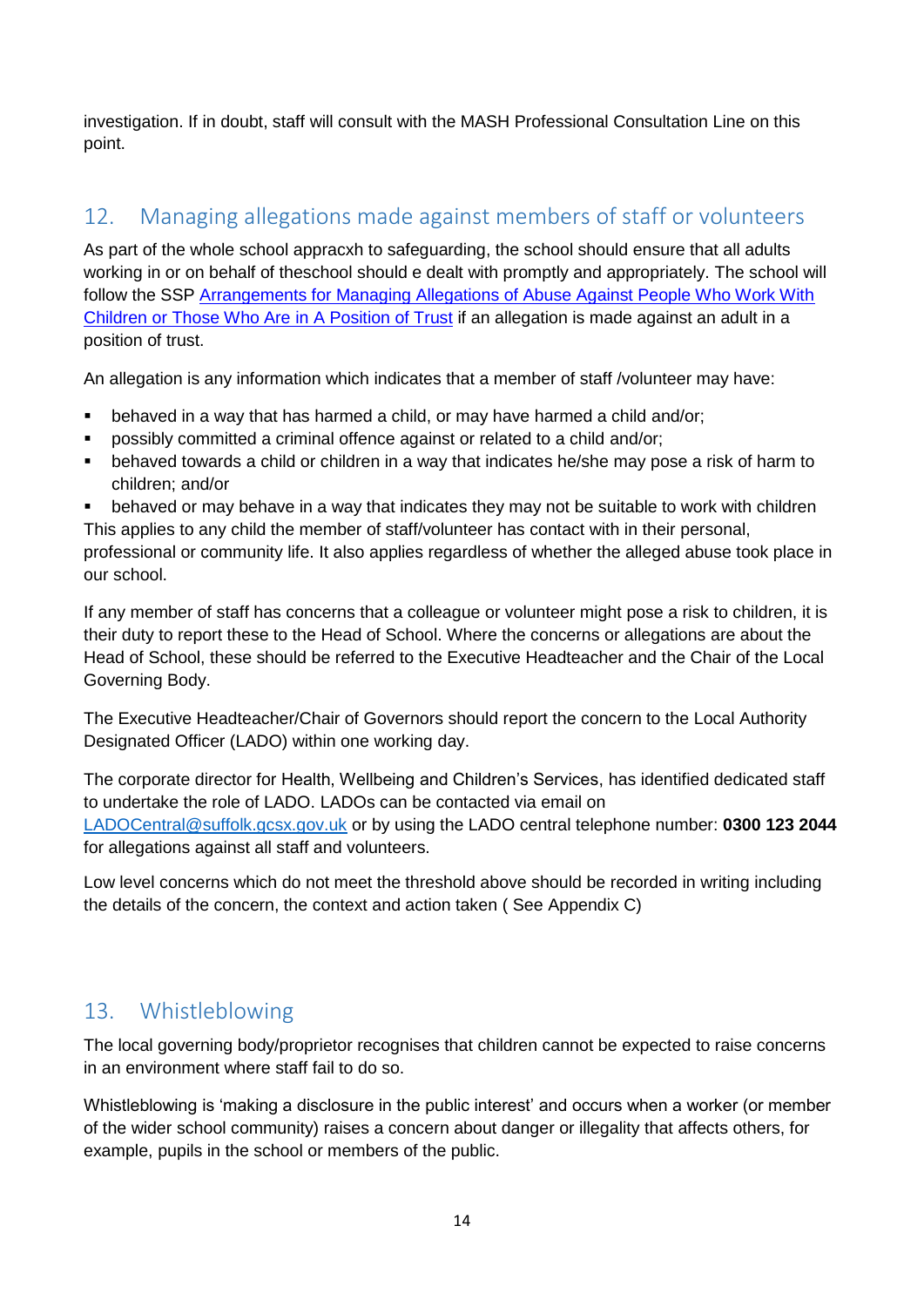All staff should be aware of their duty to raise concerns, where they exist, about the management of child protection, which may include the attitude or actions/inactions of colleagues, poor or unsafe practice and potential failures in the school's safeguarding arrangements.

The local governing body/proprietor would wish for everyone in the school community to feel able to report any child protection/safeguarding concerns through existing procedures within school, including the whistleblowing procedure adopted by local governing body /proprietor where necessary. However, for members of staff who do not feel able to raise such concerns internally, there is a NSPCC whistleblowing helpline. Staff can call 0800 028 0285 (line available from 8.00am to 8.00pm, Monday to Friday) or email: [help@nspcc.org.uk](mailto:help@nspcc.org.uk)

## 14. Useful Contacts:

Multi-agency Safeguarding Hub (MASH) Professional Helpline: [0345](tel:00443456061499) 606 1499

Customer First (Professional Referral Line) for use in emergencies only: [0345](tel:00443456066167) 606 6167

Customer First: 0808 800 4005

Police (emergency only): 999

Suffolk Police main switchboard: 01473 613500

Suffolk Police Cybercrime Unit: 101

Suffolk Safeguarding Partnership <https://suffolksp.org.uk/>

Suffolk County Council: [www.suffolk.gov.uk/community-and-safety/staying-safe-online/e-safer](http://www.suffolk.gov.uk/community-and-safety/staying-safe-online/e-safer-suffolk/)[suffolk/](http://www.suffolk.gov.uk/community-and-safety/staying-safe-online/e-safer-suffolk/)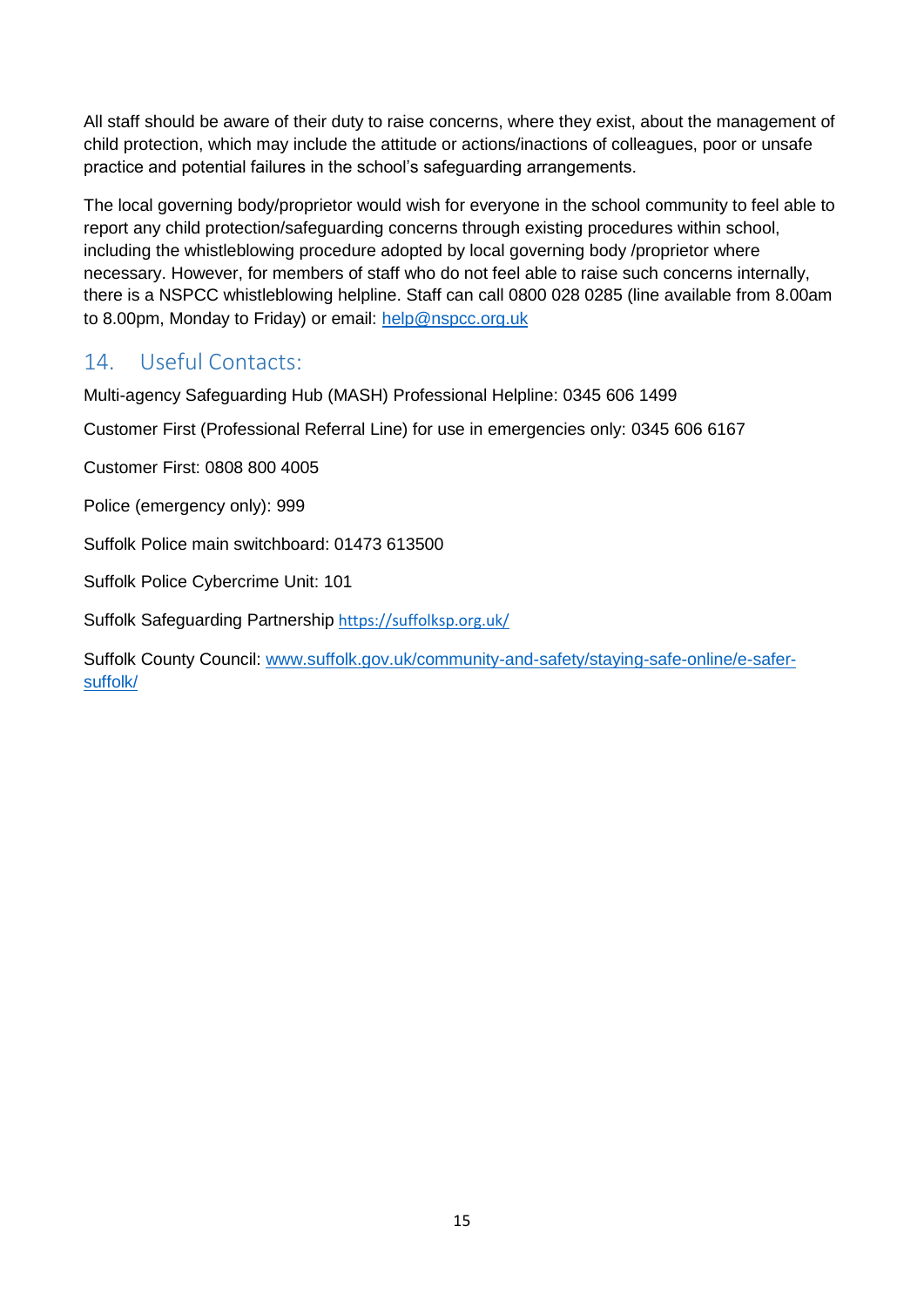# Appendix A

Further information on specific safeguarding issues (source: Annex B, KCSiE)

#### **Child abduction and community safety incidents**

Child abduction is the unauthorised removal or retention of a minor from a parent or anyone with legal responsibility for the child. Child abduction can be committed by parents or other family members; by people known but not related to the victim (such as neighbours, friends and acquaintances); and by strangers.

Other community safety incidents in the vicinity of a school can raise concerns amongst children and parents, for example, people loitering nearby or unknown adults engaging children in conversation.

As children get older and are granted more independence (for example, as they start walking to school on their own) it is important they are given practical advice on how to keep themselves safe. Many schools provide outdoor-safety lessons run by teachers or by local police staff.

It is important that lessons focus on building children's confidence and abilities rather than simply warning them about all strangers. Further information is available at: www.actionagainstabduction.org and www.clevernevergoes.org.

#### **Children and the court system**

Children are sometimes required to give evidence in criminal courts, either for crimes committed against them or for crimes they have witnessed. There are two age appropriate guides to support children [5-11 year olds](https://www.gov.uk/government/publications/young-witness-booklet-for-5-to-11-year-olds) and [12-17 year olds.](https://www.gov.uk/government/publications/young-witness-booklet-for-12-to-17-year-olds)

They explain each step of the process and support and special measures that are available. There are diagrams illustrating the courtroom structure and the use of video links is explained.

Making child arrangements via the family courts following separation can be stressful and entrench conflict in families. This can be stressful for children. The Ministry of Justice has launched and online [child arrangements information tool](http://www.nationalcrimeagency.gov.uk/about-us/what-we-do/specialist-capabilities/uk-human-trafficking-centre/national-referral-mechanism) with clear and concise information on the dispute resolution service. This may be useful for some parents and carers.

### **Children missing from education**

All staff should be aware that children going missing, particularly repeatedly, can act as a vital warning sign of a range of safeguarding possibilities. This may include abuse and neglect, which may include sexual abuse or exploitation and child criminal exploitation. It may indicate mental health problems, risk of substance abuse, risk of travelling to conflict zone, risk of female genital mutilation or risk of forced marriage. Early intervention is necessary to identify the existence of any underlying safeguarding risk and to help prevent the risks of a child going missing in future. Staff should be aware of their school or college's unauthorised absence and children missing from education procedures.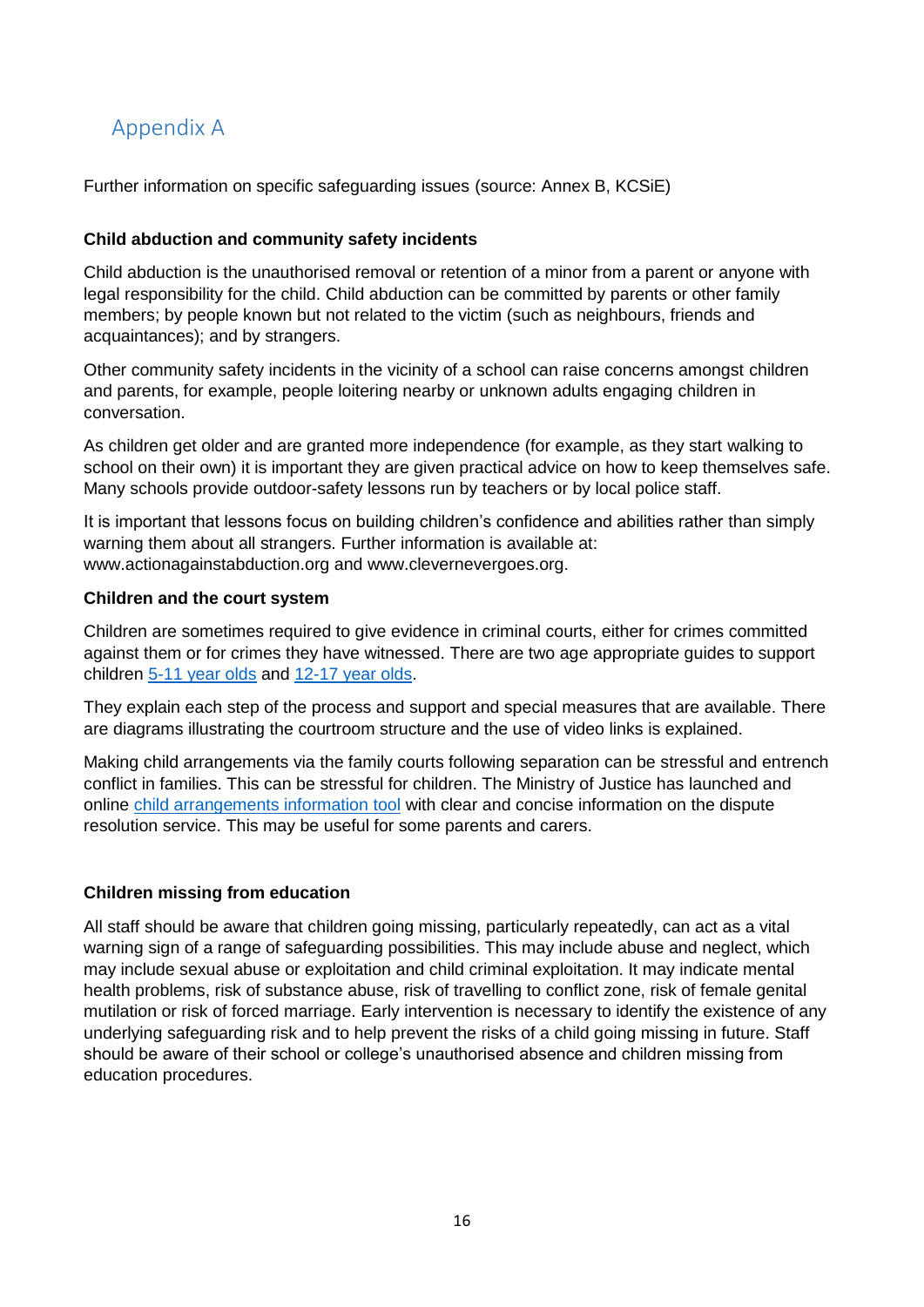#### **Children with family members in prison**

Approximately 200,000 children have a parent sent to prison each year. These children are at risk of poor outcomes including poverty, stigma, isolation and poor mental health. [NICCO](http://www.nationalcrimeagency.gov.uk/about-us/what-we-do/specialist-capabilities/uk-human-trafficking-centre/national-referral-mechanism) provides information designed to support professionals working with offenders and their children, to help mitigate negative consequences for those children.

## **Child Criminal Exploitation (CCE) and Child Sexual Exploitation (CSE)**

We know that different forms of harm often overlap, and that perpetrators may subject children and young people to multiple forms of abuse, such as criminal exploitation (including county lines) and sexual exploitation.

In some cases the exploitation or abuse will be in exchange for something the victim needs or wants (for example, money, gifts or affection), and/or will be to the financial benefit or other advantage, such as increased status, of the perpetrator or facilitator.

Children can be exploited by adult males or females, as individuals or in groups. They may also be exploited by other children, who themselves may be experiencing exploitation – where this is the case, it is important that the child perpetrator is also recognised as a victim.

Whilst the age of the child may be a contributing factor for an imbalance of power, there are a range of other factors that could make a child more vulnerable to exploitation, including, sexual identity, cognitive ability, learning difficulties, communication ability, physical strength, status, and access to economic or other resources.

Some of the following can be indicators of both child criminal and sexual exploitation where children:

- appear with unexplained gifts, money or new possessions;
- associate with other children involved in exploitation;
- suffer from changes in emotional well-being;
- misuse drugs and alcohol;
- go missing for periods of time or regularly come home late; and
- regularly miss school or education or do not take part in education.

Children who have been exploited will need additional support to help maintain them in education.

CSE can be a one-off occurrence or a series of incidents over time and range from opportunistic to complex organised abuse. It can involve force and/or enticement-based methods of compliance and may, or may not, be accompanied by violence or threats of violence.

Some additional specific indicators that may be present in CSE are children who:

• have older boyfriends or girlfriends; and

• suffer from sexually transmitted infections, display sexual behaviours beyond expected sexual development or become pregnant.

Further information on signs of a child's involvement in sexual exploitation is available in Home Office guidance: Child sexual exploitation: guide for practitioners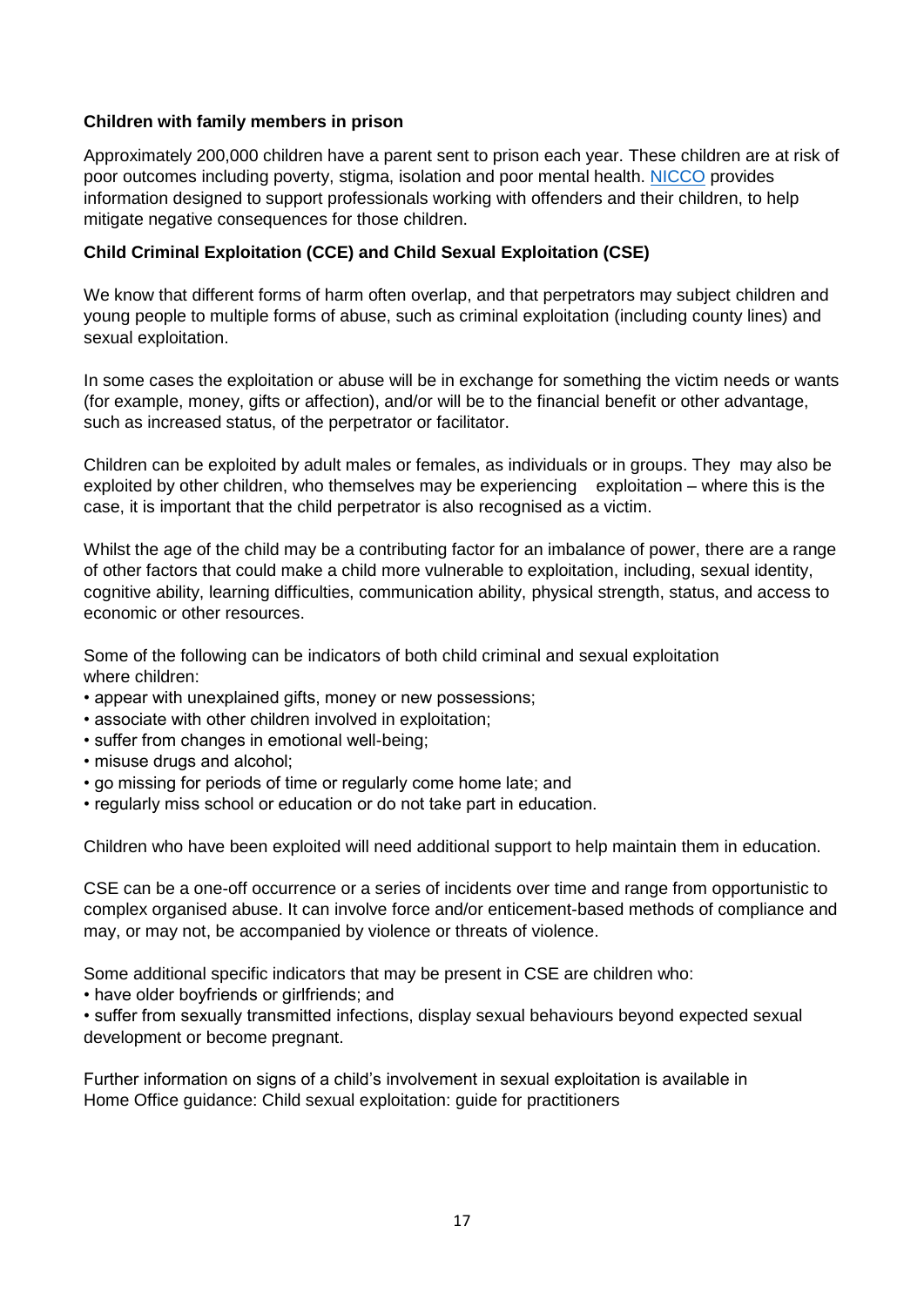## **County lines**

County lines is a term used to describe gangs and organised criminal networks involved in exporting illegal drugs using dedicated mobile phone lines or other form of "deal line".

This activity can happen locally as well as across the UK - no specified distance of travel is required. Children and vulnerable adults are exploited to move, store and sell drugs and money. Offenders will often use coercion, intimidation, violence (including sexual violence) and weapons to ensure compliance of victims.

Children can be targeted and recruited into county lines in a number of locations including schools (mainstream and special), further and higher educational institutions, pupil referral units, children's homes and care homes.

Children are also increasingly being targeted and recruited online using social media. Children can easily become trapped by this type of exploitation as county lines gangs can manufacture drug debts which need to be worked off or threaten serious violence and kidnap towards victims (and their families) if they attempt to leave the county lines network.

A number of the indicators for CSE and CCE as detailed above may be applicable to where children are involved in county lines. Some additional specific indicators that may be present where a child is criminally exploited through involvement in county lines are children who:

• go missing and are subsequently found in areas away from their home;

• have been the victim or perpetrator of serious violence (e.g. knife crime);

• are involved in receiving requests for drugs via a phone line, moving drugs, handing over and collecting money for drugs;

• are exposed to techniques such as 'plugging', where drugs are concealed internally to avoid detection;

• are found in accommodation that they have no connection with, often called a 'trap house or cuckooing' or hotel room where there is drug activity;

• owe a 'debt bond' to their exploiters;

• have their bank accounts used to facilitate drug dealing.

Further information on the signs of a child's involvement in county lines is available in guidance published by the Home Office.

### **Modern Slavery and the National Referral Mechanism**

Modern slavery encompasses human trafficking and slavery, servitude and forced or compulsory labour. Exploitation can take many forms, including: sexual exploitation, forced labour, slavery, servitude, forced criminality and the removal of organs.

Further information on the signs that someone may be a victim of modern slavery, the support available to victims and how to refer them to the NRM is available in the Modern Slavery Statutory Guidance. Modern slavery: how to identify and support victims - GOV.UK [\(www.gov.uk\)](http://www.gov.uk/)

### **Cybercrime**

Cybercrime is criminal activity committed using computers and/or the internet. It is broadly categorised as either 'cyber-enabled' (crimes that can happen off-line but are enabled at scale and at speed on-line) or 'cyber dependent' (crimes that can be committed only by using a computer). Cyber-dependent crimes include;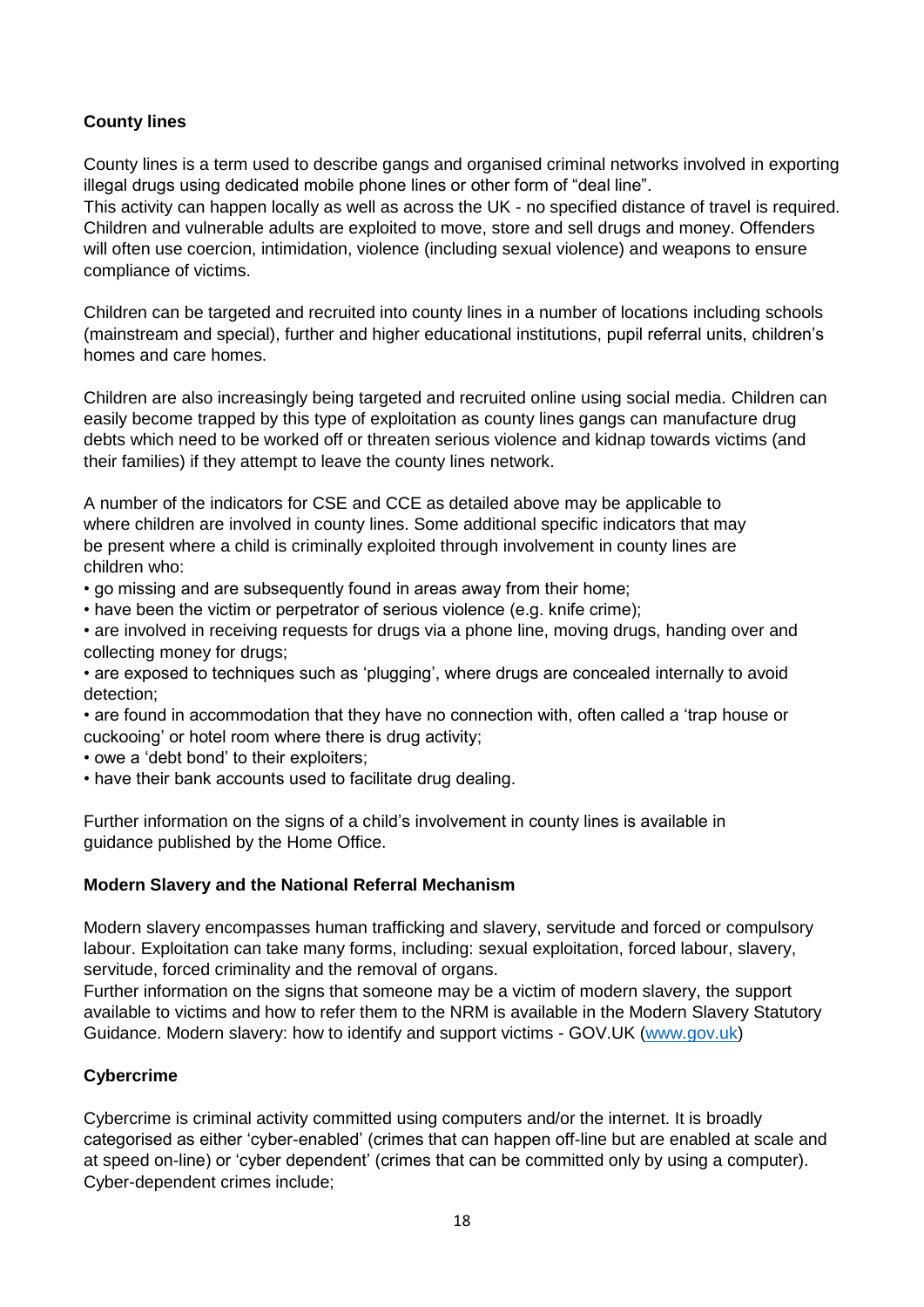• unauthorised access to computers (illegal 'hacking'), for example accessing a school's computer network to look for test paper answers or change grades awarded;

• denial of Service (Dos or DDoS) attacks or 'booting'. These are attempts to make a computer, network or website unavailable by overwhelming it with internet traffic from multiple sources; and, • making, supplying or obtaining malware (malicious software) such as viruses, spyware, ransomware, botnets and Remote Access Trojans with the intent to commit further offence, including those above.

Children with particular skill and interest in computing and technology may inadvertently or deliberately stray into cyber-dependent crime.

If there are concerns about a child in this area, the designated safeguarding lead (or a deputy), should consider referring into the Cyber Choices programme. This is a nationwide police programme supported by the Home Office and led by the National Crime Agency, working with regional and local policing. It aims to intervene where young people are at risk of committing, or being drawn into, low level cyber-dependent offences and divert them to a more positive use of their skills and interests.

Note that Cyber Choices does not currently cover 'cyber-enabled' crime such as fraud, purchasing of illegal drugs on-line and child sexual abuse and exploitation, nor other areas of concern such as on-line bullying or general on-line safety.

Additional advice can be found at: Cyber Choices, 'NPCC- When to call the Police' and National Cyber Security Centre - NCSC.GOV.UK

#### **Domestic abuse**

The Domestic Abuse Act 2021 received Royal Assent on 29 April 2021. The Act introduces the first ever statutory definition of domestic abuse and recognises the impact of domestic abuse on children, as victims in their own right, if they see, hear or experience the effects of abuse. The statutory definition of domestic abuse, based on the previous cross-government definition, ensures that different types of relationships are captured, including ex-partners and family members. The definition captures a range of different abusive behaviours, including physical, emotional and economic abuse and coercive and controlling behaviour. Both the person who is carrying out the behaviour and the person to whom the behaviour is directed towards must be aged 16 or over and they must be "personally connected" (as defined in section 2 of the 2021 Act).

Types of domestic abuse include intimate partner violence, abuse by family members, teenage relationship abuse and child/adolescent to parent violence and abuse. Anyone can be a victim of domestic abuse, regardless of sexual identity, age, ethnicity, socioeconomic status, sexuality or background and domestic abuse can take place inside or outside of the home. The government will issue statutory guidance to provide further information for those working with domestic abuse victims and perpetrators, including the impact on children.

All children can witness and be adversely affected by domestic abuse in the context of their home life where domestic abuse occurs between family members. Experiencing domestic abuse and/or violence can have a serious, long lasting emotional and psychological impact on children. In some cases, a child may blame themselves for the abuse or may have had to leave the family home as a result.

Young people can also experience domestic abuse within their own intimate relationships. This form of peer on peer abuse is sometimes referred to as 'teenage relationship abuse'. Depending on the age of the young people, this may not be recognised in law under the statutory definition of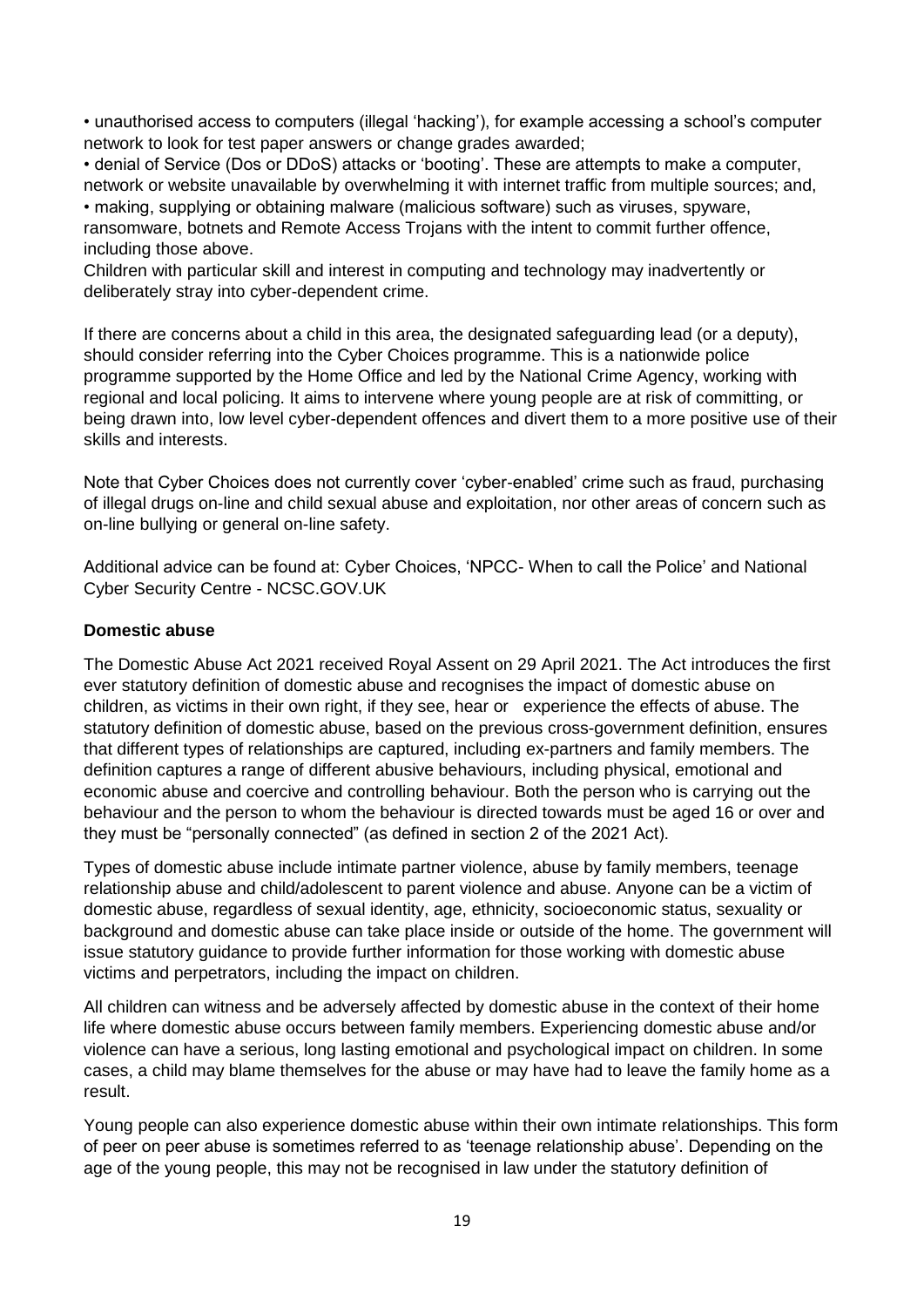'domestic abuse' (if one or both parties are under 16). However, as with any child under 18, where there are concerns about safety or welfare, child safeguarding procedures should be followed and both young victims and young perpetrators should be offered support. The Act's provisions, including the new definition, will be commenced over the coming months.

#### Operation Encompass

Operation Encompass operates in all police forces across England. It helps police and schools work together to provide emotional and practical help to children. The system ensures that when police are called to an incident of domestic abuse, where there are children in the household who have experienced the domestic incident, the police will inform the key adult (usually the designated safeguarding lead) in school before the child or children arrive at school the following day. This ensures that the school has up to date relevant information about the child's circumstances and can enable support to be given to the child according to their needs. Operation Encompass does not replace statutory safeguarding procedures. Where appropriate, the police and/or schools should make a referral to children's social care if they are concerned about a child's welfare.

More information about the scheme and how schools can become involved is available on the Operation Encompass website.

#### National Domestic Abuse Helpline

Refuge runs the National Domestic Abuse Helpline, which can be called free of charge and in confidence, 24 hours a day on 0808 2000 247. Its website provides guidance and support for potential victims, as well as those who are worried about friends and loved ones. It also has a form through which a safe time from the team for a call can be booked.

Additional advice on identifying children who are affected by domestic abuse and how they can be helped is available at:

- NSPCC- UK domestic-abuse Signs Symptoms Effects
- Refuge what is domestic violence/effects of domestic violence on children
- SafeLives: young people and domestic abuse.

• Domestic abuse: specialist sources of support - GOV.UK (www.gov.uk) (includes information for adult victims, young people facing abuse in their own relationships and parents experiencing child to parent violence/abuse)

• Home : Operation Encompass (includes information for schools on the impact of domestic abuse on children)

#### **Homelessness**

Being homeless or at risk of becoming homeless presents a real risk to a child's welfare. The designated safeguarding lead (and any deputies) should be aware of contact details and referral routes in to the Local Housing Authority so they can raise/progress concerns at the earliest opportunity. Indicators that a family may be at risk of homelessness include household debt, rent arrears, domestic abuse and anti-social behaviour, as well as the family being asked to leave a property. Whilst referrals and/or discussion with the Local Housing Authority should be progressed as a appropriate, this does not, and should not, replace a referral into children's social care where a child has been harmed or is at risk of harm.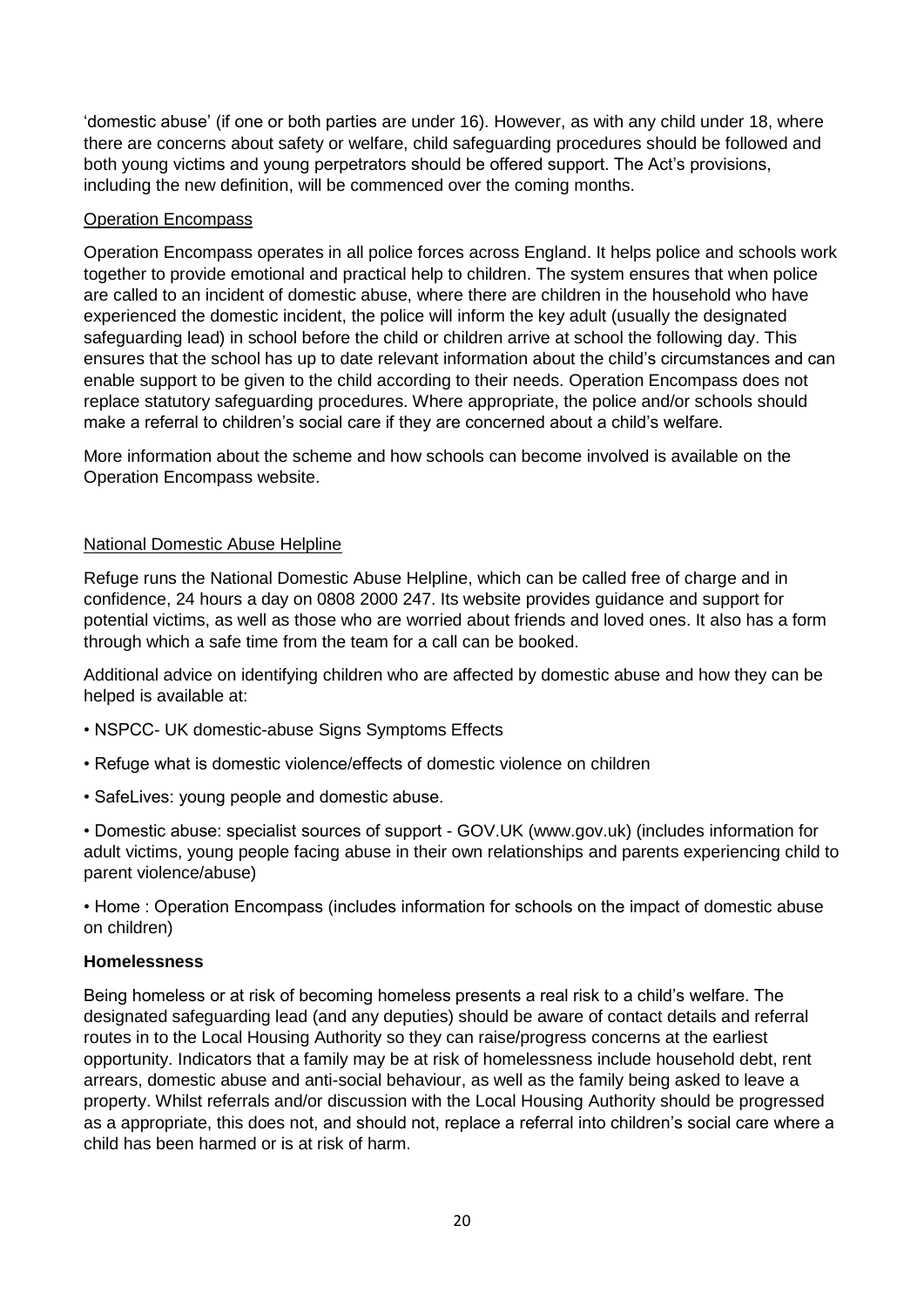The Homelessness Reduction Act 2017 places a new legal duty on English councils so that everyone who is homeless or at risk of homelessness will have access to meaningful help including an assessment of their needs and circumstances, the development of a personalised housing plan, and work to help them retain their accommodation or find a new place to live. The following factsheets usefully summarise the new duties. [Homeless Reduction Act Factsheets.](https://www.gov.uk/government/publications/homelessness-reduction-bill-policy-factsheets) The new duties shift focus to early intervention and encourage those at risk to seek support as soon as possible, before they are facing a homelessness crisis.

In most cases school and college staff will be considering homelessness in the context of children who live with their families, and intervention will be on that basis. However, it should also be recognised in some cases 16 and 17 year olds could be living independently from their family home, and will require a different level of intervention and support. Children's services will be the lead agency for these young people and the designated safeguarding lead (or a deputy) should ensure appropriate referrals are made based on the child's circumstances. The department and the Ministry of Housing, Communities and Local Government have just published joint statutory guidance on the provision of accommodation for 16 and 17 year olds who may be homeless and/or require accommodation: [here](https://www.gov.uk/government/publications/homelessness-reduction-bill-policy-factsheets)

### **So-called 'honour-based' abuse (including Female Genital Mutilation and Forced Marriage)**

So-called honour-based violence (HBA) encompasses incidents or crimes which have been committed to protect or defend the honour of the family and/or the community, including female genital mutilation (FGM), forced marriage, and practices such as breast ironing, Abuse committed in the context of preserving "honour" often involves a wider network of family or community pressure and can include multiple perpetrators. It is important to be aware of this dynamic and additional risk factors when deciding what form of safeguarding action to take. All forms of HBA are abuse (regardless of the motivation) and should be handled and escalated as such. Professionals in all agencies, and individuals and groups in relevant communities, need to be alert to the possibility of a child being at risk of HBA, or already having suffered HBA.

### **Actions**

If staff have a concern regarding a child that might be at risk of HBA or who has suffered from HBA, they should speak to the designated safeguarding lead (or deputy). As appropriate, they will activate local safeguarding procedures, using existing national and local protocols for multiagency liaison with police and children's social care. Where FGM has taken place, since 31 October 2015 there has been a mandatory reporting duty placed on **teachers<sup>4</sup>** that requires a different approach (see following section).

### **FGM**

FGM comprises all procedures involving partial or total removal of the external female genitalia or other injury to the female genital organs. It is illegal in the UK and a form of child abuse with longlasting harmful consequences.

### **FGM mandatory reporting duty for teachers**

Section 5B of the Female Genital Mutilation Act 2003 (as inserted by section 74 of the Serious Crime Act 2016) places a statutory duty upon **teachers** along with regulated health and social care professionals in England and Wales, to report to the police where they discover (either through disclosure by the victim or visual evidence) that FGM appears to have been carried out on a girl

 $\overline{\phantom{a}}$ <sup>4</sup> Under Section 5B(11)(a) of the Female Genital Mutilation Act 2003, "teacher" means, in relation to England, a person within section 141A(1) of the Education Act 2002 (persons employed or engaged to carry out teaching work at schools and other institutions in England).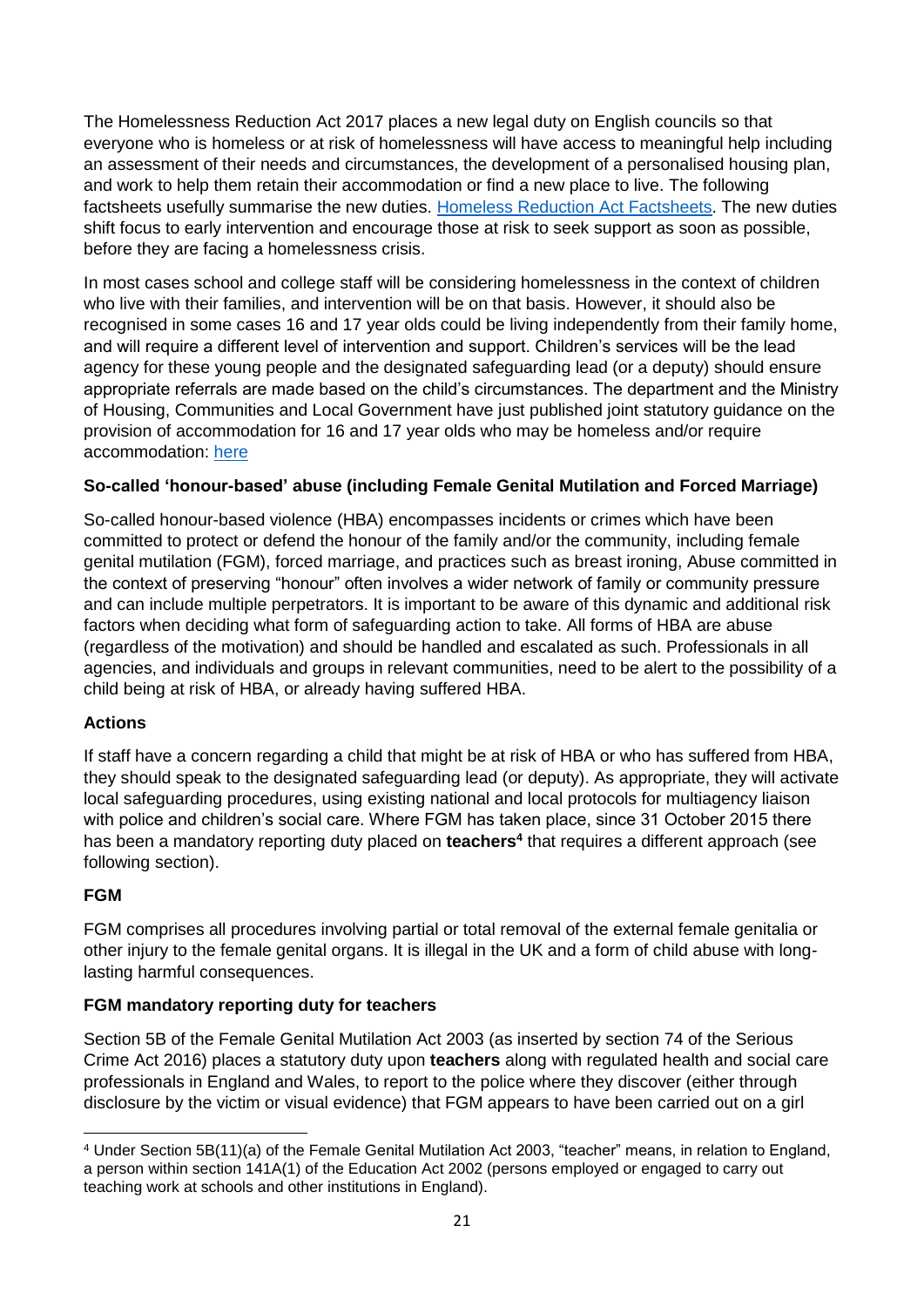under 18. Those failing to report such cases will face disciplinary sanctions. It will be rare for teachers to see visual evidence and they should **not** be examining pupils, but the same definition of what is meant by "to discover that an act of FGM appears to have been carried out" is used for all professionals to whom this mandatory reporting duty applies. Information on when and how to make a report can be found at: [Mandatory reporting of female genital mutilation procedural information.](https://www.gov.uk/government/publications/mandatory-reporting-of-female-genital-mutilation-procedural-information)

Teachers **must** personally report to the police cases where they discover that an act of FGM appears to have been carried out.<sup>5</sup> Unless the teacher has good reason not to, they should still consider and discuss any such case with the school or college's designated safeguarding lead (or deputy) and involve children's social care as appropriate. The duty does not apply in relation to at risk or suspected cases (i.e. where the teacher does not discover that an act of FGM appears to have been carried out, either through disclosure by the victim or visual evidence) or in cases where the woman is 18 or over. The following is a useful summary of the FGM mandatory reporting duty: [FGM Fact Sheet.](https://assets.publishing.service.gov.uk/government/uploads/system/uploads/attachment_data/file/496415/6_1639_HO_SP_FGM_mandatory_reporting_Fact_sheet_Web.pdf)

### **Forced marriage**

Forcing a person into marriage is a crime in England and Wales. A forced marriage is one entered into without the full and free consent one or both parties and where violence, threats or any other form of coercion is used to cause a person to enter into a marriage. Threats can be physical or emotional and psychological. A lack of full and free consent can be where a person does not consent or where they cannot consent (if they have learning disabilities, for example.) Nevertheless, some communities use religion and culture as a way to coerce a person into marriage, Schools and colleges can play an important role in safeguarding children from forces marriage.

The Forced Marriage Unit has published [statutory guidance](https://assets.publishing.service.gov.uk/government/uploads/system/uploads/attachment_data/file/322310/HMG_Statutory_Guidance_publication_180614_Final.pdf) and [Multi-agency guidelines,](https://assets.publishing.service.gov.uk/government/uploads/system/uploads/attachment_data/file/322307/HMG_MULTI_AGENCY_PRACTICE_GUIDELINES_v1_180614_FINAL.pdf) with pages 35-36 of which focus on the role of schools and colleges. School and college staff can contact the Forced Marriage Unit if they need advice or information: Contact: 020 7008 0151 or email [fmu@fco.gov.uk.](mailto:fmu@fco.gov.uk)

### **Preventing radicalisation**

**.** 

Children are vulnerable to extremist ideology and radicalisation. Similar to protecting children from other forms of harm and abuse, protecting children from this risk should be a part of a school's or college's safeguarding approach.

 $Extremism<sup>6</sup>$  is the vocal or active opposition to our fundamental values, including the rule of law, individual liberty and the mutual respect and tolerance of different faiths and beliefs. This also includes calling for the death of members of the armed forces.

Radicalisation<sup>7</sup> refers to the process by which a person comes to support terrorism and extremist ideologies associated with terrorist groups.

Terrorism is an action that endangers or causes serious violence to a person/people; causes serious damage to property; or seriously interferes or disrupts an electronic system. The use or threat must be designed to influence the government or to intimidate the public and is made for the purpose of advancing a political, religious or ideological cause.

There is no single way of identifying whether a child is likely to be susceptible to an extremist ideology. Background factors combined with specific influences such as family and friends may

<sup>5</sup> Section 5B(6) of the Female Genital Mutilation Act 2003 states teachers need not report a case to the police if they have reason to believe that another teacher has already reported the case.

<sup>&</sup>lt;sup>6</sup> As defined in the Government's Counter Extremism Strategy

<sup>&</sup>lt;sup>7</sup> As defined in the Revised Prevent Duty Guidance for England and Wales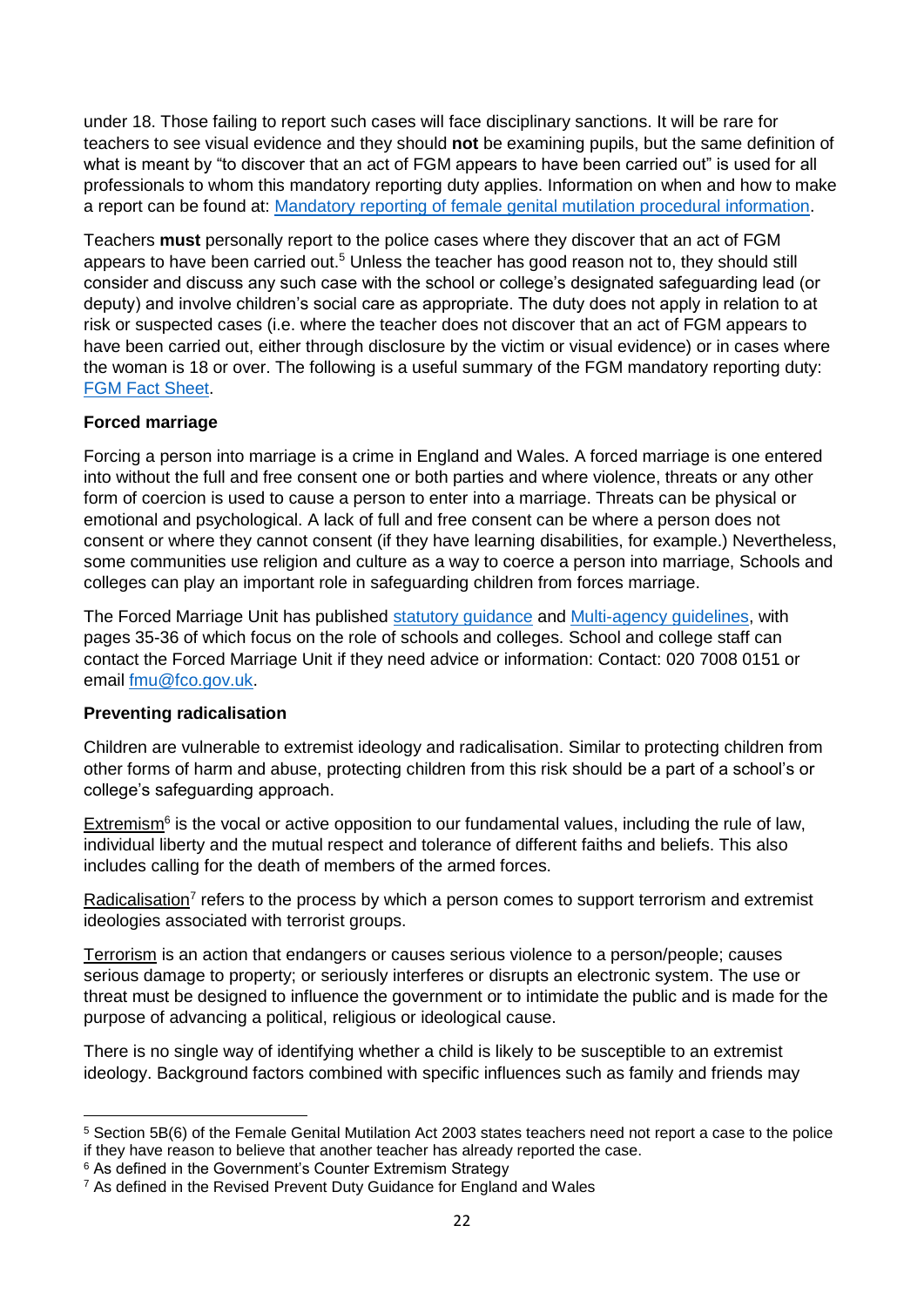contribute to a child's vulnerability. Similarly, radicalisation can occur through many different methods (such as social media) and settings (such as the internet).

However, it is possible to protect vulnerable people from ideology and intervene to prevent those at risk of radicalisation being radicalised. As with other safeguarding risks, staff should be alert to changes in children's behaviour which could indicate that they may be in need of help or protection. Staff should use their judgement in identifying children who might be at risk of radicalisation and act proportionately which may include the designated safeguarding lead (or deputy) making a Prevent referral.

The school's or college's designated safeguarding lead (and any deputies) should be aware of local procedures for making a Prevent referral

### **The Prevent duty**

All schools and colleges are subject to a duty under section 26 of the Counter-Terrorism and Security Act 2015 (the CTSA 2015), in the exercise of their functions, to have "due regard<sup>8</sup> to the need to prevent people from being drawn into terrorism".<sup>9</sup> This duty is known as the Prevent duty.

The Prevent duty should be seen as part of schools' and colleges' wider safeguarding obligations. Designated safeguarding leads and other senior leaders should familiarise themselves with the [Revised Prevent duty guidance: for England and Wales,](https://www.gov.uk/government/publications/prevent-duty-guidance) especially paragraphs 57-76 which are specifically concerns with schools (and also covers childcare). The guidance is set out in terms of four general themes: Risk assessment, working in partnership, staff training, and IT policies.

### **Channel**

Channel is a voluntary, confidential support programme which focuses on providing support at an early stage to people who are identified as being vulnerable to being drawn into terrorism. Prevent referrals may be passed to a multi-agency Channel panel, which will discuss the individual referred to determine whether they are vulnerable to being drawn into terrorism and consider the appropriate support required. A representative from the school or college may be asked to attend the Channel panel to help with this assessment. An individual's engagement with the programme is entirely voluntary at all stages.

The designated safeguarding lead should consider if it would be appropriate to share any Information with the new school or college in advance of a child leaving. For example, information that would allow the new school or college to continue supporting victims of abuse or those who are currently receiving support through the 'Channel' programme, and have that support in place for when the child arrives.

Statutory guidance on Channel is available at: Channel guidance.

## **Additional support**

The department has published further advice for schools on the Prevent duty. The advice is intended to complement the Prevent guidance and signposts to other sources of advice and support.

The Home Office has developed three e-learning modules:

<sup>1</sup> <sup>8</sup> According to the Prevent duty guidance 'having due regard' means that the authorities should place an appropriate amount of weight on the need to prevent people being drawn into terrorism when they consider all the other factors relevant to how they carry out their usual functions.

<sup>&</sup>lt;sup>9</sup> "Terrorism" for these purposes has the same meaning as for the Terrorism Act 2000 (section 1(1) to (4) of that Act).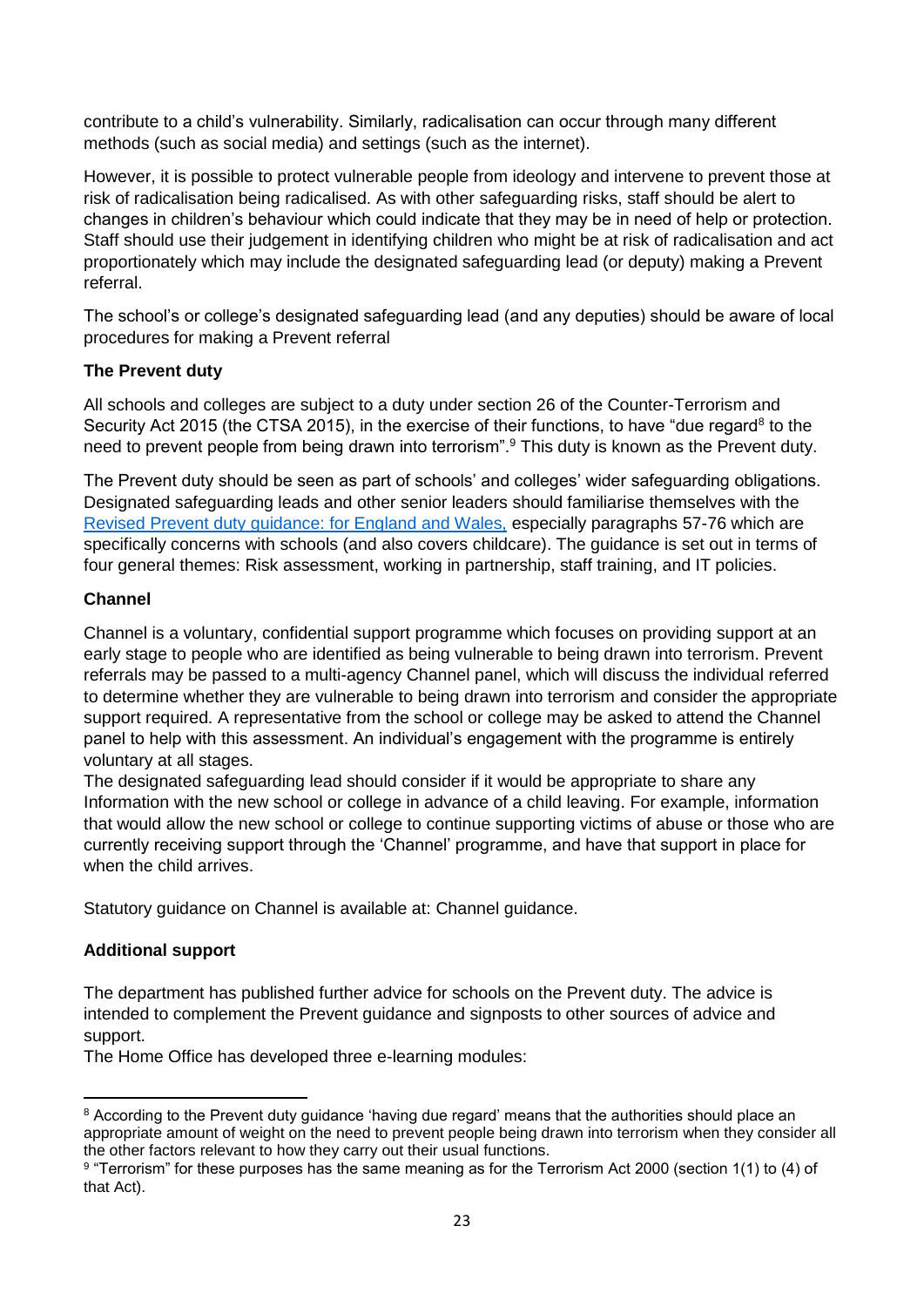• Prevent awareness e-learning offers an introduction to the Prevent duty.

• Prevent referrals e-learning supports staff to make Prevent referrals that are robust, informed and with good intention.

• Channel awareness e-learning is aimed at staff who may be asked to contribute to or sit on a multi-agency Channel panel.

Educate Against Hate, is a government website designed to support school teachers and leaders to help them safeguard their students from radicalisation and extremism. The platform provides free information and resources to help school staff identify and address the risks, as well as build resilience to radicalisation.

For advice specific to further education, the Education and Training Foundation (ETF) hosts the Prevent for FE and Training. This hosts a range of free, sector specific resources to support further education settings comply with the Prevent duty. This includes the Prevent Awareness e-learning, which offers an introduction to the duty, and the Prevent Referral e-learning, which is designed to support staff to make robust, informed and proportionate referrals.

The ETF Online Learning environment provides online training modules for practitioners, leaders and managers, support staff and governors/Board members outlining their roles and responsibilities under the duty.

### **Peer on peer abuse**

Children can abuse other children (often referred to as peer on peer abuse) and it can take many forms. It can happen both inside and outside of school/college and online. It is important that all staff recognise the indicators and signs of peer on peer abuse and know how to identify it and respond to reports. This can include (but is not limited to): bullying (including cyberbullying, prejudice-based and discriminatory bullying); abuse within intimate partner relationships; physical abuse such as hitting, kicking, shaking, biting, hair pulling, or otherwise causing physical harm; sexual violence and sexual harassment; consensual and non-consensual sharing of nudes and semi-nudes images and/or videos; causing someone to engage in sexual activity without consent, such as forcing someone to strip, touch themselves sexually, or to engage in sexual activity with a third party; upskirting and initiation/hazing type violence and rituals. Addressing inappropriate behaviour (even if it appears to be relatively innocuous) can be an important intervention that helps prevent problematic, abusive and/or violent behaviour in the future.

#### **Sexual violence and sexual harassment between children in schools and colleges**

### **Context**

Sexual violence and sexual harassment can occur between two children of **any** age and sex. It can also occur through a group of children sexually assaulting or sexually harassing a single child or group of children.

Children who are victims of sexual violence and sexual harassment will likely find the experience stressful and distressing. This will, in all likelihood, adversely affect their educational attainment and will be exacerbated if the alleged perpetrator(s) attends the same school or college. Sexual violence and sexual harassment exist on a continuum and may overlap, they can occur online and offline (both physical and verbal) and are never acceptable.

It is essential that **all** victims are reassured that they are being taken seriously and that they will be supported and kept safe. A victim should never be given the impression that they are creating a problem by reporting sexual violence or sexual harassment. Nor should a victim ever be made to feel ashamed for making a report.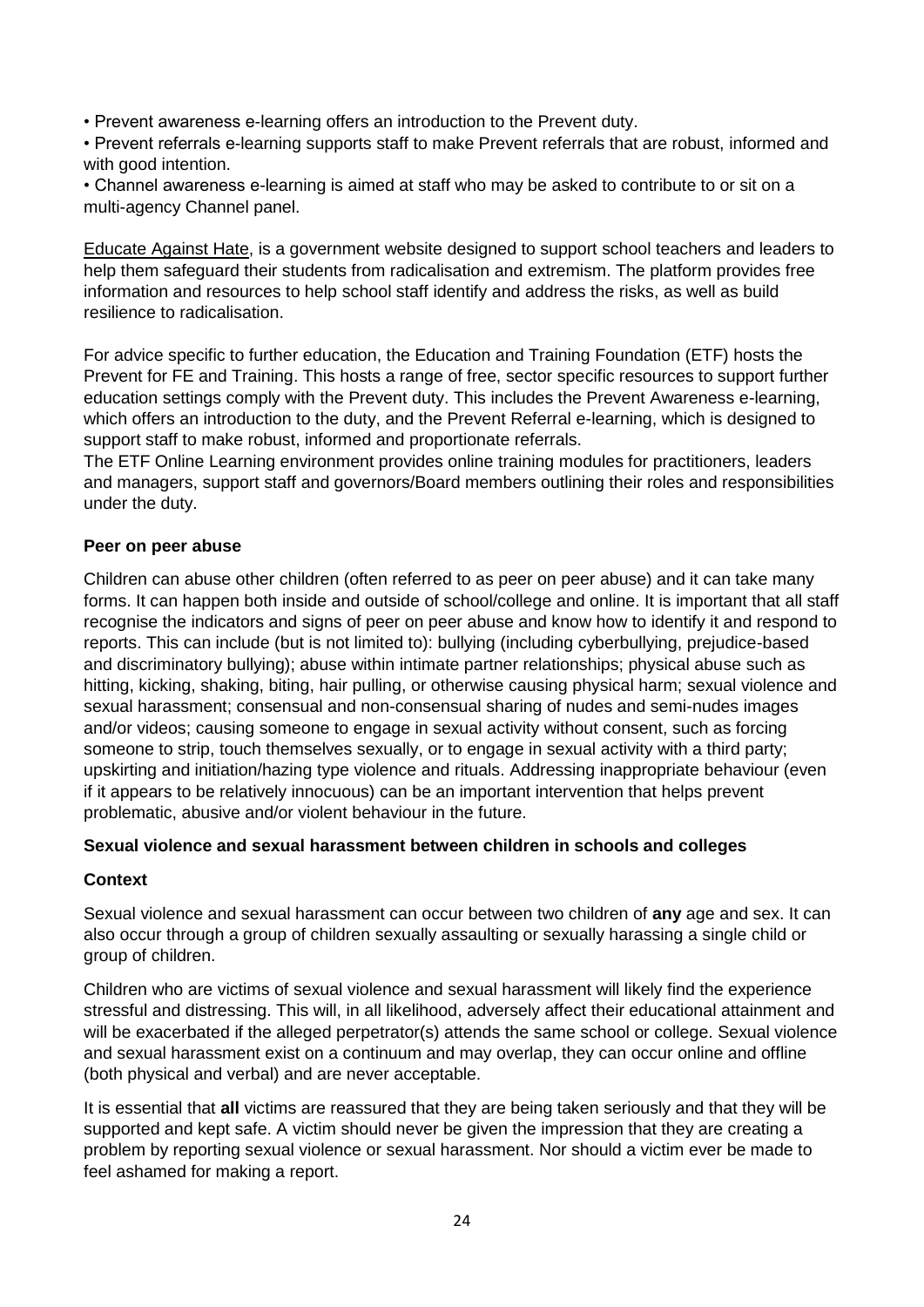Staff should be aware that some groups are potentially more at risk. Evidence shows girls, children with SEND and LGBT children are at greater risk.

Staff should be aware of the importance of:

- challenging inappropriate behaviours;
- making clear that sexual violence and sexual harassment is not acceptable, will never be tolerated and is not an inevitable part of growing up;
- not tolerating or dismissing sexual violence or sexual harassment as "banter", "part of growing up", "just having a laugh" or "boys being boys"; and
- challenging behaviours (potentially criminal in nature), such as grabbing bottoms, breasts and genitalia, pulling down trousers, flicking bras and lifting up skirts. Dismissing or tolerating such behaviours risk normalising them.

### **What is sexual violence and sexual harassment?**

#### **Sexual violence**

It is important that school and college staff are aware of sexual violence and the fact children can, and sometimes do, abuse their peers in this way and that it can happen both inside and outside school. When referring to sexual violence we are referring to sexual offences in the Sexual Offences Act 2003<sup>10</sup> as described below:

**Rape**: A person (A) commits an offence of rape if: he intentionally penetrates the vagina, anus or mouth of another person (B) with his penis, B does not consent to the penetration and A does not reasonably believe that B consents.

**Assault by Penetration**: A person (A) commits an offence if: s/he intentionally penetrates the vagina or anus of another person (B) with a part of her/his body or anything else, the penetration is sexual, B does not consent to the penetration and A does not reasonably believe that B consents.

**Sexual Assault**: A person (A) commits an offence of sexual assault if: s/he intentionally touches another person (B), the touching is sexual, B does not consent to the touching and A does not reasonably believe that B consents.

**Causing someone to engage in sexual activity without consent**: A person (A) commits an offence if: s/he intentionally causes another person (B) to engage in an activity, the activity is sexual, B does not consent to engaging in the activity, and A does not reasonably believe that B consents. (This could include forcing someone to strip, touch themselves sexually, or to engage in sexual activity with a third party.)

**What is consent?<sup>11</sup>** Consent is about having the freedom and capacity to choose. Consent to sexual activity may be given to one sort of sexual activity but not another, e.g. to vaginal but not anal sex or penetration with conditions, such as wearing a condom. Consent can be withdrawn at any time during sexual activity and each time activity occurs. Someone consents to vaginal, anal or oral penetration only if s/he agrees by choice to that penetration and has the freedom and capacity to make that choice.<sup>12</sup>

Further information about consent can be found here: Rape Crisis England & Wales - Sexual consent

**.** 

<sup>10</sup> [Legislation.gov.uk](https://www.legislation.gov.uk/ukpga/2003/42/contents)

<sup>11</sup> It is important school and college staff (and especially designated safeguarding leads and their deputies) understand consent. This will be especially important if a child is reporting they have been raped, More information [here](https://www.disrespectnobody.co.uk/consent/what-is-consent/)

<sup>&</sup>lt;sup>12</sup> [PSHE Teaching about consent](https://www.pshe-association.org.uk/curriculum-and-resources/resources/guidance-teaching-about-consent-pshe-education-key) from the PSHE association provides advice and lesson plans to teach consent at Key Stage 3 and 4.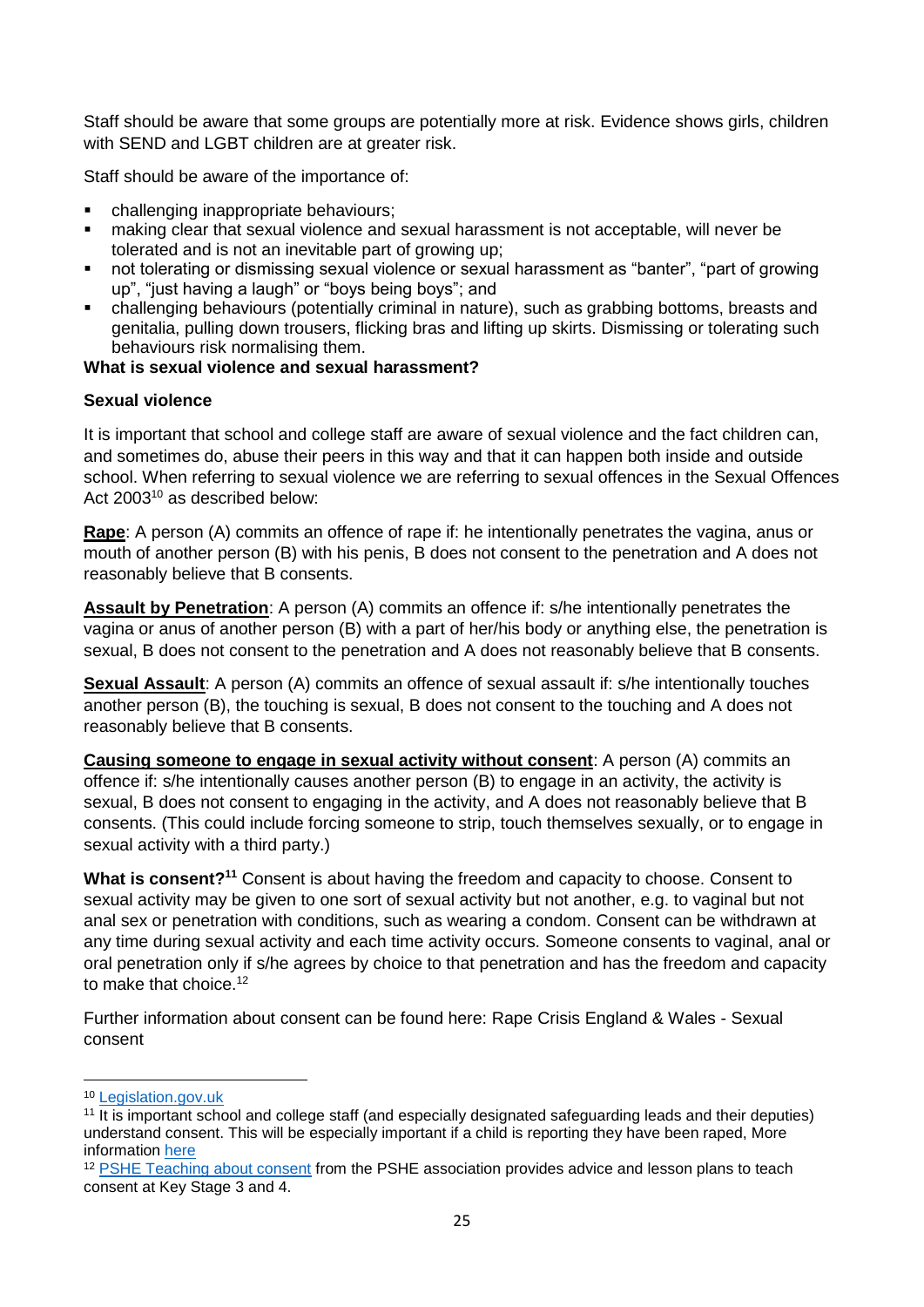- a child under the age of 13 can never consent to any sexual activity;
- the age of consent is 16;
- sexual intercourse without consent is rape.

#### **Sexual harassment**

When referring to sexual harassment we mean 'unwanted conduct of a sexual nature' that can occur online and offline. When we reference sexual harassment, we do so in the context of child on child sexual harassment. Sexual harassment is likely to: violate a child's dignity, and/or make them feel intimidated, degraded or humiliated and/or create a hostile, offensive or sexualised environment.

Whilst not intended to be an exhaustive list, sexual harassment can include:

- sexual comments, such as: telling sexual stories, making lewd comments, making sexual remarks about clothes and appearance and calling someone sexualised names;
- sexual "jokes" or taunting;
- physical behaviour, such as: deliberately brushing against someone, interfering with someone's clothes (schools and colleges should be considering when any of this crosses a line into sexual violence – it is important to talk to and consider the experience of the victim) and displaying pictures, photos or drawings of a sexual nature; and
- online sexual harassment. This may be standalone, or part of a wider pattern of sexual harassment and/or sexual violence.<sup>13</sup> It may include:

consensual and non-consensual sharing of nudes and semi-nudes images and/or videos. As set out in UKCIS Sharing nudes and semi-nudes: advice for education settings working with children and young people (which provides detailed advice for schools and colleges) taking and sharing nude photographs of U18s is a criminal offence;

- o sharing of unwanted explicit content;
- o upskirting (is a criminal offence);
- o sexualised online bullying;
- o unwanted sexual comments and messages, including, on social media;
- o sexual exploitation; coercion and threats.

### **Upskirting**

1

The Voyeurism (Offences) Act, which is commonly known as the Upskirting Act, came into force on 12 April 2019. 'Upskirting' is where someone takes a picture under a person's clothing (not necessarily a skirt) without their permission and or knowledge, with the intention of viewing their genitals or buttocks (with or without underwear) to obtain sexual gratification, or cause the victim humiliation, distress or alarm. It is a criminal offence. Anyone of any gender, can be a victim.

#### **The response to a report of sexual violence or sexual harassment**

The initial response to a report from a child is incredibly important. How the school or college responds to a report can encourage or undermine the confidence of future victims of sexual violence and sexual harassment to report or come forward. Schools and colleges not recognising, acknowledging or understanding the scale of harassment and abuse and/or downplaying of some behaviours can actually lead to a culture of unacceptable behaviour. It is essential that all victims are reassured that they are being taken seriously and that they will be supported and kept safe. A victim should never be given the impression that they are creating a problem by reporting sexual

<sup>&</sup>lt;sup>13</sup> [Project deSHAME](https://www.childnet.com/our-projects/project-deshame) from Childnet provides useful research, advice and resources regarding online sexual harassment.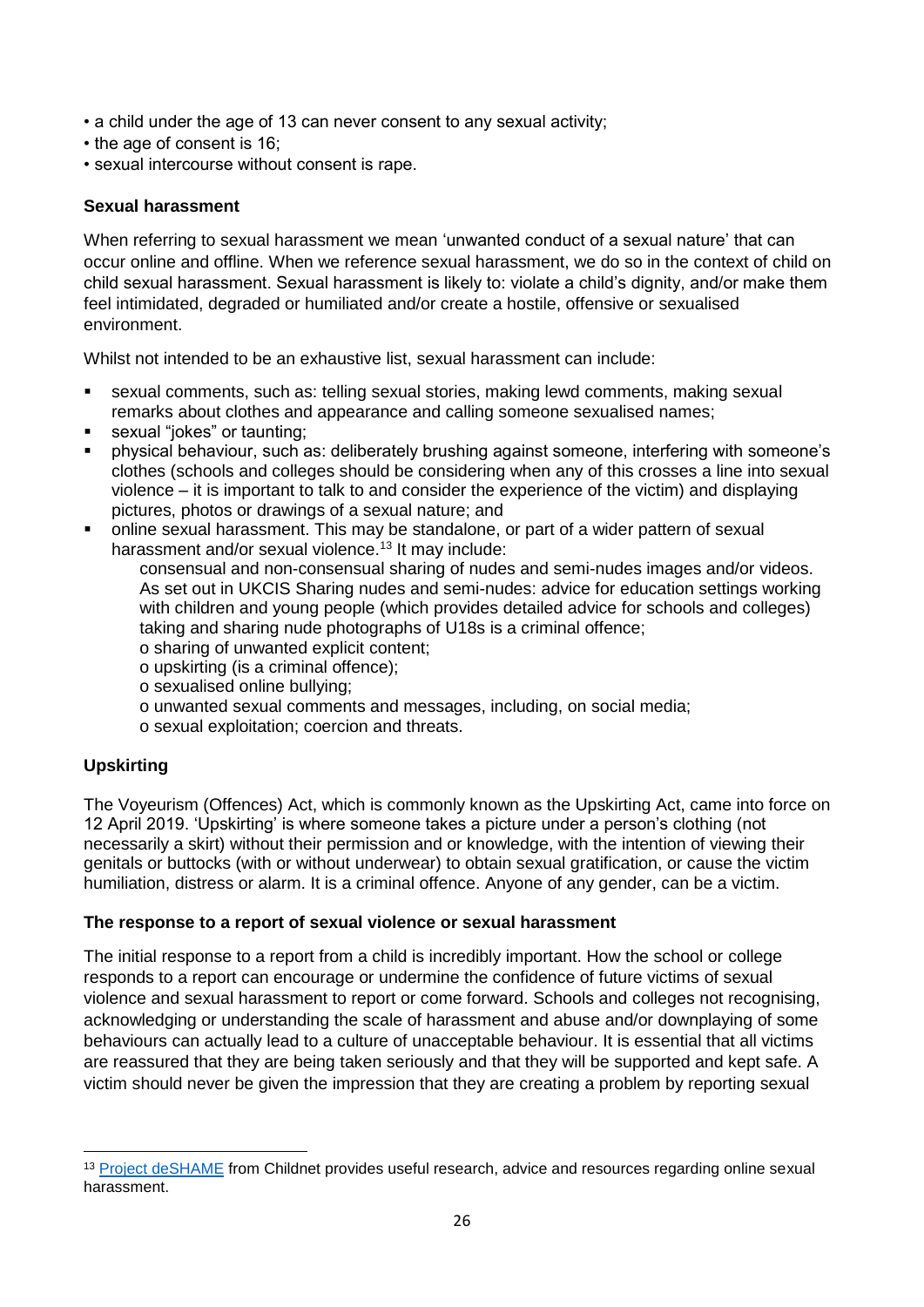violence or sexual harassment. Nor should a victim ever be made to feel ashamed for making a report.

If staff have a concern about a child or a child makes a report to them, they should follow the referral process as set out from paragraph 55 in Part one of this guidance. As is always the case, if staff are in any doubt as to what to do they should speak to the designated safeguarding lead (or a deputy).

**Toolkits** 

• Childnet - STAR SEND Toolkit equips, enables and empowers educators with the knowledge they need to support young people with special educational needs and disabilities.

• Childnet - Just a joke? provides lesson plans, activities, a quiz and teaching guide designed to explore problematic online sexual behaviour with 9-12 year olds.

• Preventing Harmful Sexual Behaviour toolkit by the Lucy Faithfull Foundation, the toolkit contains links to useful information, resources and support, including practical tips to prevent HSB.

• NSPCC - Harmful sexual behaviour framework An evidence-informed framework for children and young people displaying HSB.

• Contextual Safeguarding Network – Beyond Referrals - Schools levers for addressing HSB in schools.

For links to further advice see Annexe B of Keeping Children Safe in Education 2021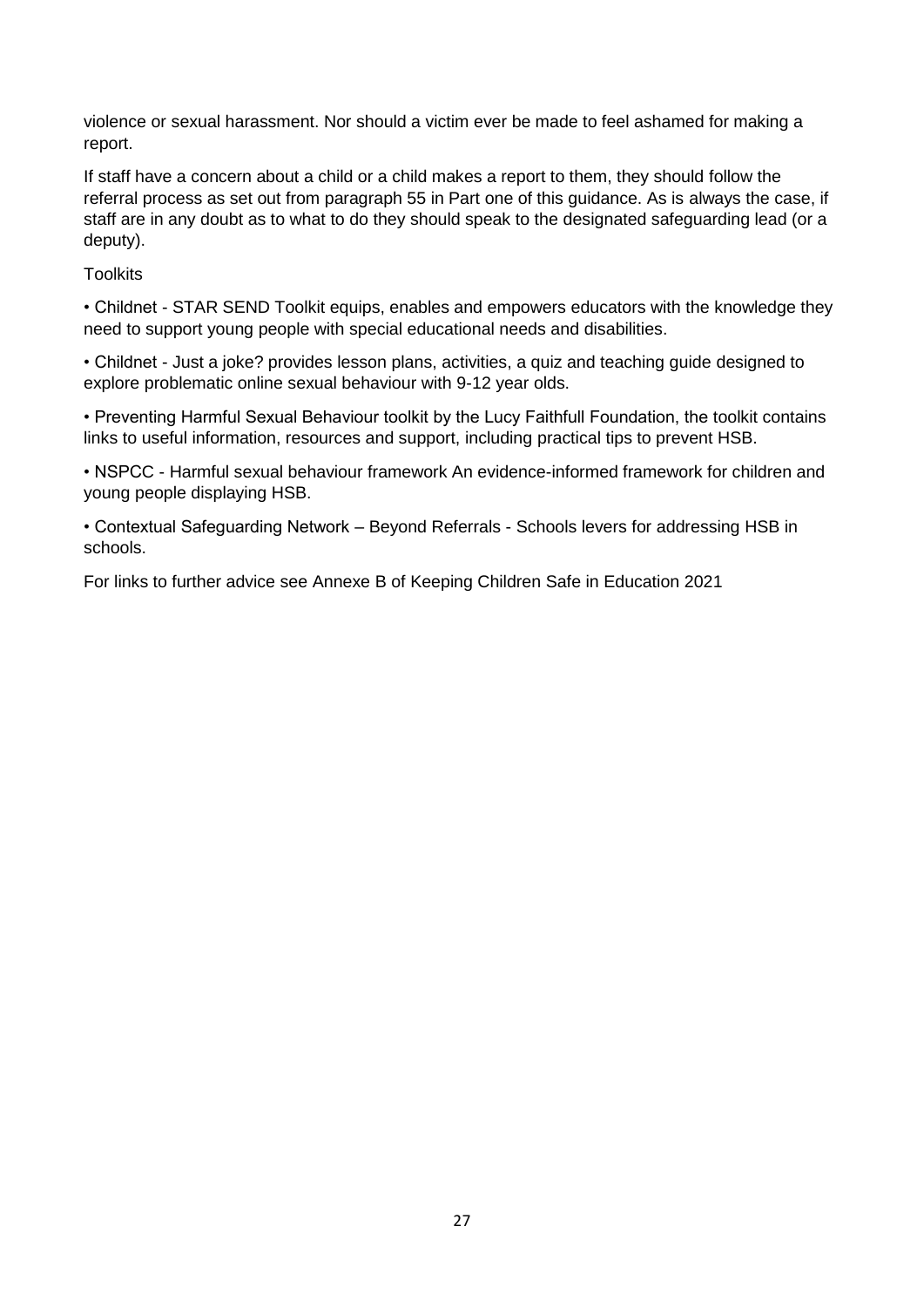# Appendix B – Internal Reporting of Safeguarding Concerns Record



#### **St Felix RC Primary School Form for Safeguarding Concerns** (must be hand-written)

| Name of child/person you are making the    | Child's date of birth | <b>Class</b> | Your name and position in school |  |  |  |  |
|--------------------------------------------|-----------------------|--------------|----------------------------------|--|--|--|--|
| disclosure or that you are concerned about |                       |              |                                  |  |  |  |  |
|                                            |                       |              |                                  |  |  |  |  |
|                                            |                       |              |                                  |  |  |  |  |
|                                            |                       |              |                                  |  |  |  |  |

| Nature of concern / disclosure (i.e. disclosure, injury, change in behaviour, demeanour, appearance)        |     |       |      |         |    |                 |            |     |  |                             |  |
|-------------------------------------------------------------------------------------------------------------|-----|-------|------|---------|----|-----------------|------------|-----|--|-----------------------------|--|
| Remember to only record fact - do not add your own opinion                                                  |     |       |      |         |    |                 |            |     |  |                             |  |
|                                                                                                             |     |       |      |         |    |                 |            |     |  |                             |  |
|                                                                                                             |     |       |      |         |    |                 |            |     |  |                             |  |
|                                                                                                             |     |       |      |         |    |                 |            |     |  |                             |  |
|                                                                                                             |     |       |      |         |    |                 |            |     |  |                             |  |
|                                                                                                             |     |       |      |         |    |                 |            |     |  |                             |  |
|                                                                                                             |     |       |      |         |    |                 |            |     |  | (Continue over if required) |  |
| Was there an                                                                                                | Yes |       | No   |         |    | Did you see it? |            | Yes |  | <b>No</b>                   |  |
| injury?                                                                                                     |     |       |      |         |    |                 |            |     |  |                             |  |
| Describe the injury:                                                                                        |     |       |      |         |    |                 |            |     |  |                             |  |
|                                                                                                             |     |       |      |         |    |                 |            |     |  |                             |  |
|                                                                                                             |     |       |      |         |    |                 |            |     |  |                             |  |
|                                                                                                             |     |       |      |         |    |                 |            |     |  |                             |  |
| Have you filled in a body plan overleaf to show where the injury is and<br>Yes<br><b>No</b>                 |     |       |      |         |    |                 |            |     |  |                             |  |
| its approximate size?                                                                                       |     |       |      |         |    |                 |            |     |  |                             |  |
| Was anyone else                                                                                             | Yes |       | No   | If yes, |    |                 |            |     |  |                             |  |
| with you?<br>Where were you?                                                                                |     |       |      | who?    |    |                 |            |     |  |                             |  |
|                                                                                                             |     |       |      |         |    |                 |            |     |  |                             |  |
| <b>Yes</b>                                                                                                  |     |       |      |         |    |                 |            |     |  |                             |  |
| Has this happened before?                                                                                   |     |       |      |         |    | No              |            |     |  |                             |  |
|                                                                                                             |     |       | Yes  |         | No |                 | If yes, to |     |  |                             |  |
| Did you report the previous incident?                                                                       |     | whom? |      |         |    |                 |            |     |  |                             |  |
| Date                                                                                                        |     |       |      |         |    |                 |            |     |  |                             |  |
| Does the safeguarding concern involve a technological device?                                               |     |       |      |         |    | Yes             |            | No  |  |                             |  |
| If yes, discuss this with your Online Safety Lead, follow the online safety reporting flow chart and ensure |     |       |      |         |    |                 |            |     |  |                             |  |
| that this is recorded on the Online Safety Lead's log.                                                      |     |       |      |         |    |                 |            |     |  |                             |  |
| Who are you passing this information on to?                                                                 |     |       |      |         |    |                 |            |     |  |                             |  |
| Name:                                                                                                       |     |       | Time |         |    | Date            |            |     |  |                             |  |
| Your signature:                                                                                             |     |       |      |         |    |                 |            |     |  |                             |  |
|                                                                                                             |     |       |      |         |    |                 |            |     |  |                             |  |
| Date<br>Your name (printed):                                                                                |     |       |      |         |    |                 |            |     |  |                             |  |
|                                                                                                             |     |       |      |         |    |                 |            |     |  |                             |  |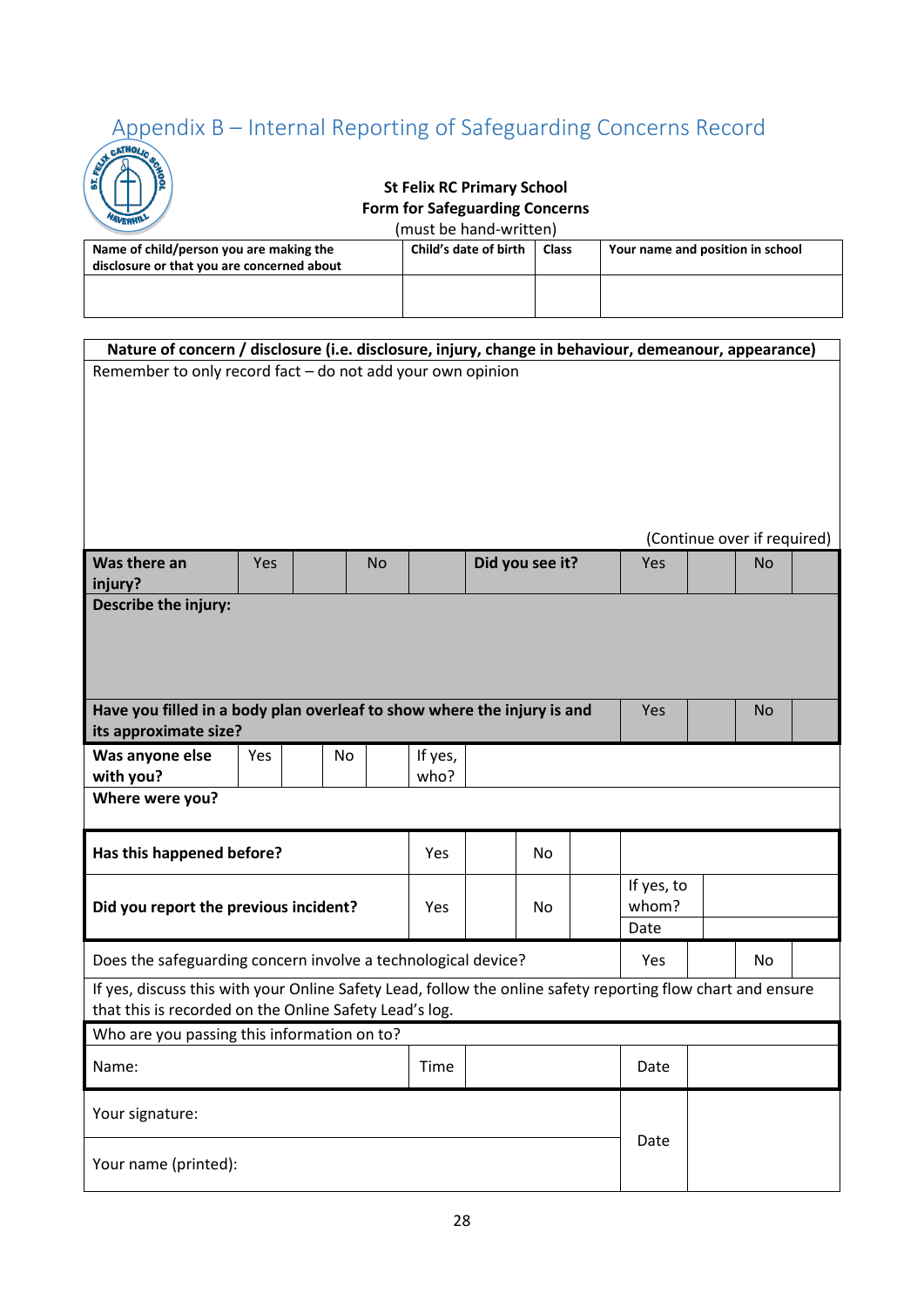| Young Child (5 and under)                                         | Older Child (over 5) |  |  |  |  |  |
|-------------------------------------------------------------------|----------------------|--|--|--|--|--|
|                                                                   |                      |  |  |  |  |  |
|                                                                   | é                    |  |  |  |  |  |
| 16.                                                               |                      |  |  |  |  |  |
| Continuation of nature of concern / disclosure from overleaf:     |                      |  |  |  |  |  |
| Signature (if continuation box used):                             |                      |  |  |  |  |  |
| FOR DSL STAFF ONLY                                                |                      |  |  |  |  |  |
| Current Safeguarding monitoring or involvement? If so, details:   |                      |  |  |  |  |  |
| Action taken:                                                     |                      |  |  |  |  |  |
| Action shared with the reporting party (on a need-to-know basis): |                      |  |  |  |  |  |
| Who:                                                              |                      |  |  |  |  |  |
| How:                                                              |                      |  |  |  |  |  |
| Date:                                                             |                      |  |  |  |  |  |
|                                                                   | September 2021       |  |  |  |  |  |